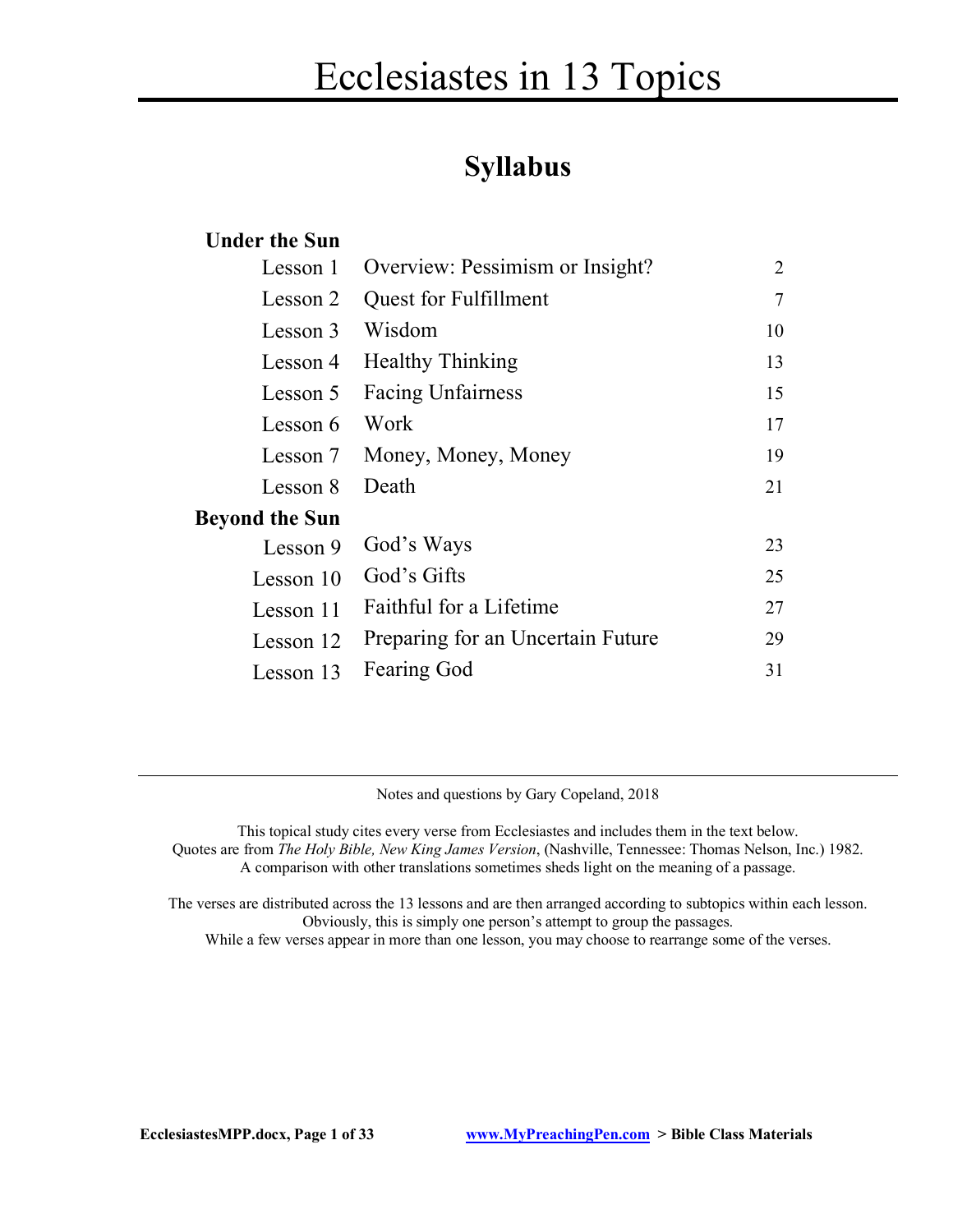### Overview: Pessimism or Insight?

*Guiding thoughts:* Most Bible books reason from the top down, i.e., starting with God's perspective. (E.g., "In the beginning God…." Genesis 1:1). Ecclesiastes starts from our perspective and reasons upward.

Pessimism and despair stem from observing the world based only what can be seen and experienced under the sun. Viewed from beyond the sun, we develop a realistic view and find purpose in life.

### **Introduction to Ecclesiastes,** *Notes by Allen Dvorak (ASD), edited*

### I. **Author**

- A. The author does not state his name, but identifies himself by the following information:
	- 1. He calls himself Koheleth (*Qoheleth*), a word which is…
		- a. From a root word (verb) that means "to assemble" or "to convoke an assembly."
		- b. Used only seven times in the Bible, all in Ecclesiastes.
		- c. Translated into Greek in the Septuagint as *Ekklesiastes*, and that serves as the book's title and into English as "Preacher," or in some versions "Teacher."
		- d. Related to the Greek word for *assembly* (*ekklesia*; often translated "church").
	- 2. He was "the son of David, king in Jerusalem" (1:1, 12)
	- 3. He possessed great wealth and power (1:16; 2:7-10).
	- 4. He had achieved great things (2:4-6).
- B. Solomon is the person who best fits the description.
	- 1. Although a number of "sons" (descendants) of David sat on the throne in Jerusalem, Solomon was essentially the only one who reigned over Israel (1:12; 1 Chronicles 29:23-24). After Solomon's death, the kingdom split and future descendants of David ruled over the southern kingdom of Judah.
	- 2. Solomon was in a class by himself with respect to wealth and wisdom (1 Kings 4:29-34; 1 Chronicles 29:25; 2 Chronicles 1:11-12, 15).
	- 3. There are some similarities between some of the Proverbs (known to be written by Solomon, Prov. 1:1) and sections of Ecclesiastes (Ecclesiastes 10:8, 9, 12, 13, 18; 12:9).
	- 4. Early Jewish tradition supports Solomon as the author of Ecclesiastes.
- C. Liberal scholars in the eighteenth and nineteenth centuries started saying that Solomon was not the author, opining that all or part of it was written much later.
	- 1. One commentator summarized the extreme version of this view: "Most scholars conclude this book was written at a later time than most of the Old Testament literature, sometime in the second or third century before Christ."<sup>1</sup>
	- 2. Challenges to Solomon being the author stem primarily from some language nuances:
	- 3. The use of the past tense with respect to the author's reign
		- a. Solomon did not abdicate the throne; he died while still in power.

 <sup>1</sup> Ogden, G. S., & Zogbo, L. (1998). *A handbook on Ecclesiastes*. UBS Handbook Series (7). New York: United Bible Societies.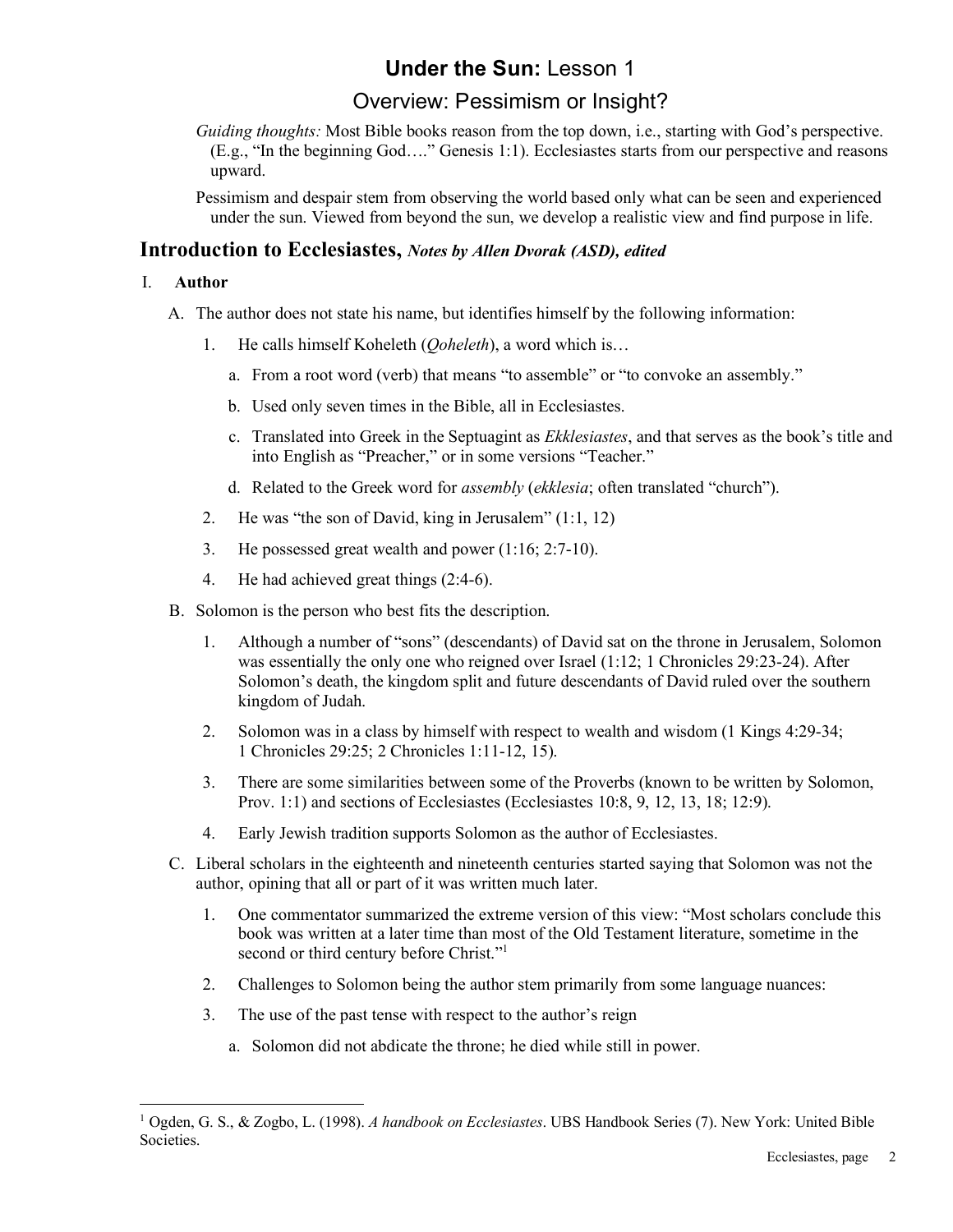- b. The author uses the *perfect tense* of a verb in 1:12, I the Preacher "was king over Israel in Jerusalem." (KJV, NKJV, NIV) But that tense applies when a past situation continues into the present. So the verb under question may correctly be translated according to the apparent emphasis in the context. For example: "Thy servants are no spies" (Genesis 42:11, KJV); and "I have been a stranger" (Exodus 2:22, KJV). So several translations, including the NASB, ESV, and Young's Literal Translation, render Ecclesiastes 1:12, "I have been king."
- 4. For responses to other arguments regarding language use (e.g., the presence of apparent Aramaisms in the text, i.e., words that supposedly date much later than the lifetime of Solomon, and the book's similarities to or dependence on other ancient writings, such as those of the Babylonians, Egyptians, and Greeks), see Kaiser and Garrett.<sup>2, 3</sup>
- 5. The author clearly represented himself as Solomon. Paul Earnhart expressed the consequences of the liberal scholars' view: "The problem with some unknown scribe writing this great book is that if he wrote under Solomon's name to deceive, he is a liar. If he wrote so as to deceive no one, his literary device was pointless and powerless."4

### II. **Date of writing**

- A. Solomon's reign can be dated at 970-930 B.C., placing the date of authorship within that forty-year period.
- B. Although Solomon began his reign in a godly way, he fell into apostasy (1 Kings 11:1-13). The questions then, are, "At what point in his life did he write it?" and "Did he repent?"
	- 1. Jewish tradition suggests that Solomon wrote Ecclesiastes late in life.
	- 2. "The difference of its style, as compared with Proverbs and Song of Solomon, is due to the difference of subjects, and the different period of his life in which each was written; the Song, in the fervor of his first love to God; Proverbs, about the same time, or somewhat later; but Ecclesiastes in late old age, as the seal and testimony of repentance of his apostasy in the intervening period: Ps 89:30, 33 proves his penitence."5
		- a. I am less confident Psalm 89:30, 33 proves Solomon's penitence, but whoever wrote Ecclesiastes was not of the same mind as the Solomon who built temples to false gods in the very vicinity of Jerusalem!
		- b. "To affirm that Solomon wrote Ecclesiastes is to affirm … that David's son at last repented of the grievous folly of his latter life. Yet we believe that to be the great likelihood and this great book a reflection of it. Ecclesiastes is certainly not the work of a young man or of an impenitent one. … What a powerful testimony to the vanity of life under the sun would come from the likes of Solomon. Who could understand that great truth more profoundly than he?"6

### III. **Purpose**

- A. A key word in the book is "vanity."
	- 1. The Hebrew word translated vanity means "vapour, breath."7

 <sup>2</sup> Walter C. Kaiser, Jr., Ecclesiastes: Total Life, The Moody Bible Institute of Chicago, 1979, pp. 28-40

<sup>3</sup> Garrett, p. 256.

<sup>4</sup> *Christianity Magazine*, August/1998, p. 27.

<sup>5</sup> Jamieson, R., Fausset, A. R., & Brown, D. (1997). *Commentary Critical and Explanatory on the Whole Bible*. Oak Harbor, WA: Logos Research Systems, Inc.

<sup>6</sup> *Christianity Magazine*, September/October/1998, p. 31.

<sup>7</sup> Brown, F., Driver, S. R., & Briggs, C. A. (2000). *Enhanced Brown-Driver-Briggs Hebrew and English Lexicon* (electronic ed.) (210). Oak Harbor, WA: Logos Research Systems.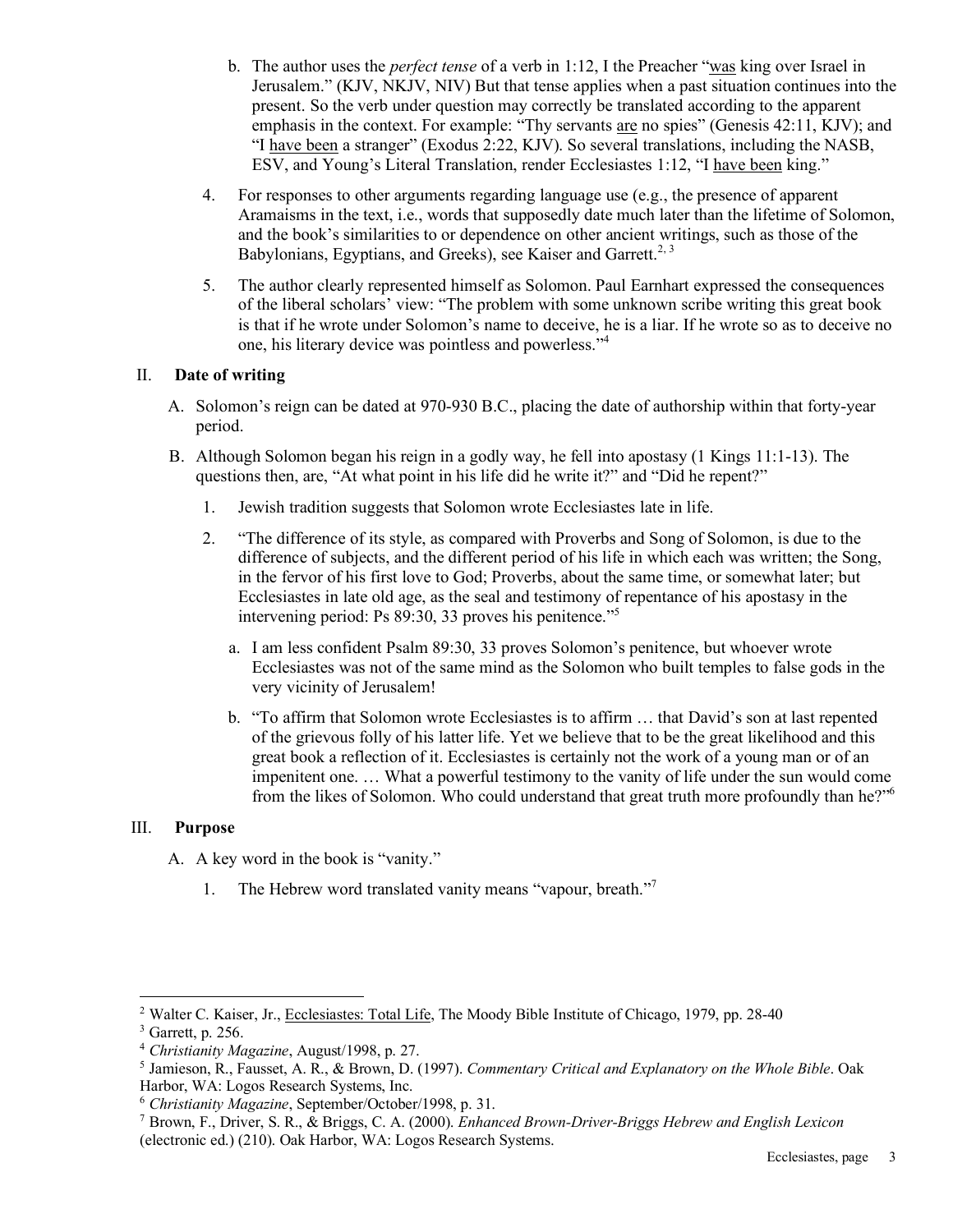- a. "In Ecclesiastes it suggests the idea of the emptiness … of things. Often this vanity arises from their temporary and unfulfilling nature and in other cases from their inequity and unfairness."8
- 2. The English word vanity is defined by Webster as follows:
	- a. "That which is vain or empty, idle, or useless; a vain or futile thing or things."
	- b. "Quality or fact of being vain, or devoid of worth, use, truth, etc.; emptiness; falsity, futility." Synonym, "futility."
- 3. Vanity is used with respect to the "greater picture." For example, it is not totally worthless or futile to work to provide for oneself (2:18ff).
- B. Ecclesiastes can come across as pessimistic and fatalistic if the author's purpose is not considered.
	- 1. The author's thesis is stated in 1:2 and restated in 12:8 and is made from the perspective of one considering that which is "under the sun," i.e., earthly. "Under heaven", "on earth", and "under the sun" appear in the NKJV thee, six, and 29 times, respectively.
	- 2. "The pronouncements that Solomon makes about life will seem wholly erroneous and even exceedingly cynical unless we remember that he is speaking of life as viewed from beneath the sun." $9$
	- 3. His intention is to examine life apart from God and show its emptiness. In so doing, he occasionally gives a glimpse of truths understood only from a heavenly perspective. This leads to his conclusion of 12:13, the whole duty of man.
	- 4. The Jews read Ecclesiastes at the Feast of Tabernacles, the most joyous feast of the year. The purpose of the Feast was to remind the Israelites of their dependence upon God after their deliverance from Egypt (Leviticus 23:33-43; see also Exodus 23:16 where the feast is called the feast of ingathering [it came at the conclusion of the harvest]). How fitting!
- C. Other summaries of the author's purpose include:
	- 1. "The theme of Ecclesiastes is a search for satisfaction."10
	- 2. "The purposes of Ecclesiastes...are to show the futility of pursuing materialistic, earthly goals as an end in themselves, and to point to God as the source of all that is truly good."<sup>11</sup>
	- 3. "The Scope of Ecclesiastes is to show the vanity of all mere human pursuits, when made the chief end, as contrasted with the real blessedness of true wisdom, that is, religion…It is objected that sensual epicurism seems to be inculcated (Eccl. 3:12, 13, 22, &c.); but it is a contented, thankful enjoyment of God's present gifts that is taught, as opposed to a murmuring, anxious, avaricious spirit, as is proved by Eccl. 5:18, compare with Eccl. 5:11–15, not making them the chief end of life; not the joy of levity and folly; a misunderstanding which he guards against in Eccl. 7:2–6; 11:9; 12:1."<sup>12</sup>
	- 4. "The purpose of the writer of Ecclesiastes is to reflect upon his own futile efforts to find ultimate meaning and purpose amidst life's perplexities, and to warn those who would come after him (especially the young, 12:1) that nothing 'under the sun' will ever fulfill the eternal longing which God has put in the heart of man  $(3.11)$ ."<sup>13</sup>

 <sup>8</sup> *Christianity Magazine*, November/1998, p. 27.

<sup>9</sup> *Christianity Magazine*, December/1998, p. 27.

<sup>&</sup>lt;sup>10</sup> Geisler, Popular Survey, p. 213.

<sup>&</sup>lt;sup>11</sup> Irving Jensen, <u>Jensen's Survey</u>, p. 301.

<sup>12</sup> Jamieson, R., Fausset, A. R., & Brown, D. (1997). *Commentary Critical and Explanatory on the Whole Bible*. Oak Harbor, WA: Logos Research Systems, Inc.

<sup>13</sup> *Christianity Magazine*, December/1998, p. 27.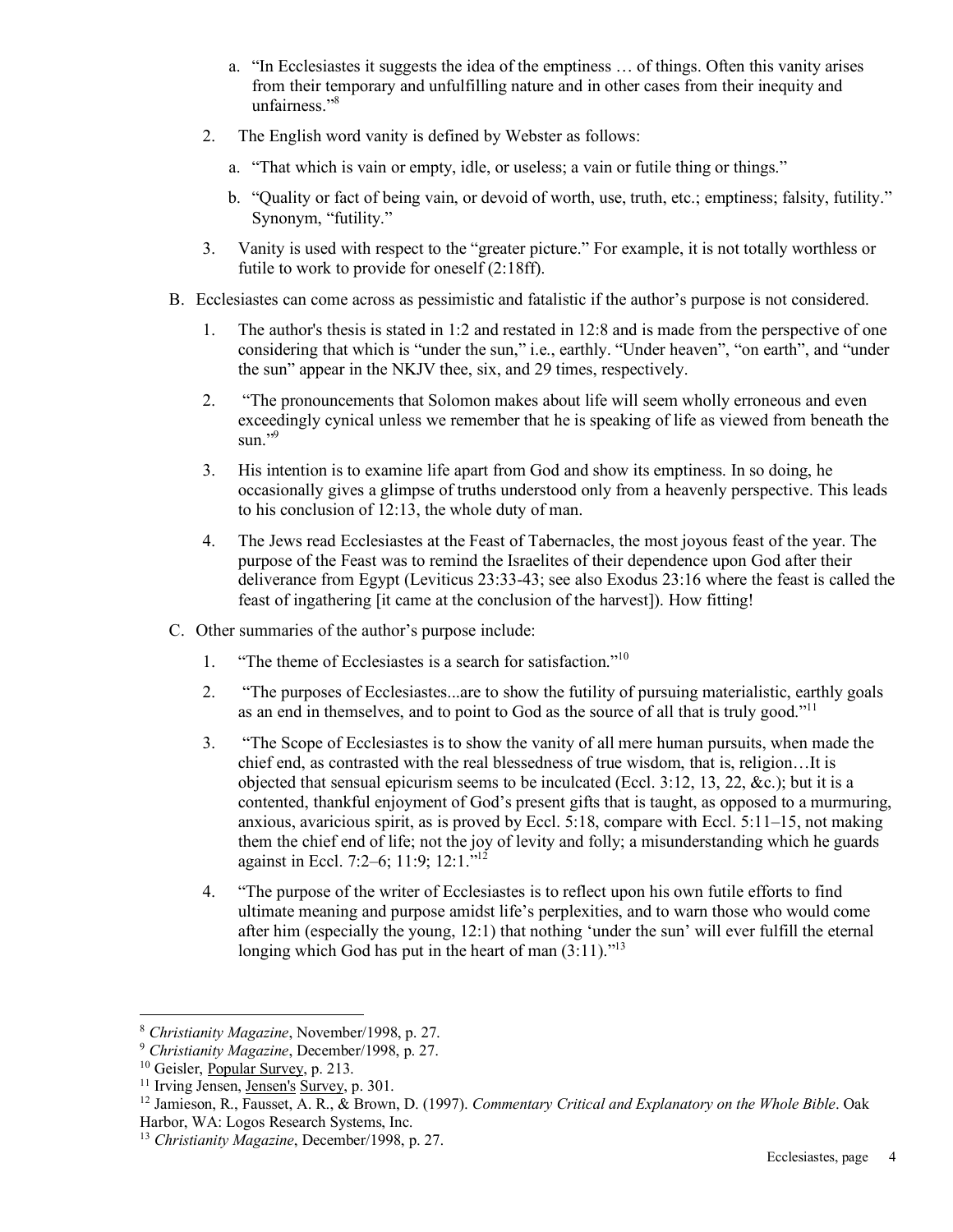### IV. **Organization**

- A. As Solomon searches for the meaning of life, he cycles through several topics, returning to them in waves of thought. In doing so, he displays more cyclical than linear thinking.
	- 1. For an introduction to those concepts, see http://chuckslamp.com/index.php/2009/04/11/nonlinearthinking/, retrieved 11/21/2018, or https://2wkblog.com/2017/11/03/are-you-a-circular-ora-linear-thinker-2/, retrieved 11/21/2018.
	- 2. Cyclical thinking can be a helpful way to view history, economics, and even time.
	- 3. Solomon begins the book asking "What profit has a man from all his labor?" and notes the cycles of generations  $(v, 4)$ , the sun  $(v, 5)$ , the wind  $(v, 6)$ , the rivers  $(v, 7)$ , and even history, famously coining the phrase "there is nothing new under the sun" (vv. 9-11).
- B. Therefore, like Proverbs, the book of Ecclesiastes resists a typical, hierarchal, linear outline.
	- 1. "Part biography, part poetry, part proverbs and wisdom statements, and part diatribe, it invites us to savor its various chapters as separate points in an overall argument for transcendent living." $14$
	- 2. "Ecclesiastes is more than a group of meditations loosely strung together, it is less than a group of paragraphs symmetrically balanced and arranged."15
	- 3. "The structure of Ecclesiastes is … a kind of wandering among several topics. Contrary to some, therefore, it is not utterly without structure; but contrary to others, it follows no elaborate or symmetrical scheme. Even so its 'wandering' is not purposeless but moves steadily toward a final destination."16
- C. Because our Western culture tends toward linear thought, here are some outlines to consider:
	- 1. By Eaton (abbreviated form):<sup>17</sup>
		- a. Pessimism: Its Problems and Its Remedy (Ch.  $1 3$ )
		- b. Life "Under The Sun" (Ch.  $4 10$ )
		- c. The Call to Decision (11:1-12:8)
		- d. Epilogue (12:9-14)
	- 2. By Leupold (abbreviated form):<sup>18</sup>
		- a. Prologue: "All is Vanity"  $(1:1-11)$
		- b. The Vanity of all Things  $(1:12-6:12)$
		- c. Counsel for Days of Suffering (7:1-12:7)
		- d. Epilogue (12:8-14)
	- 3. By Kaiser (shortening the fourth section's title)
		- a. Enjoying Life as a Gift from God (Ch.  $1 2$ )
		- b. Understanding the All-Encompassing Plan of God (Ch.  $3 5$ )
		- c. Explaining and Applying the Plan of God  $(6:1 8:15)$
		- d. Removing Discouragements  $(8:16 12:14)$

<sup>&</sup>lt;sup>14</sup> T. M. Moore, Ecclesiastes: Ancient Wisdom When All Else Fails, p. 12.

<sup>15</sup> David Holder, *The Structure of Ecclesiastes*, Studies in the Scriptures (SITS)/2003; unpublished manuscript. <sup>16</sup> Garrett, p. 270.

<sup>&</sup>lt;sup>17</sup> Michael A. Eaton, *The Tyndale Old Testament Commentaries:* Ecclesiastes, pp. 48-53.

<sup>18</sup> H. C. Leupold, Exposition of Ecclesiastes, pp. 25-27.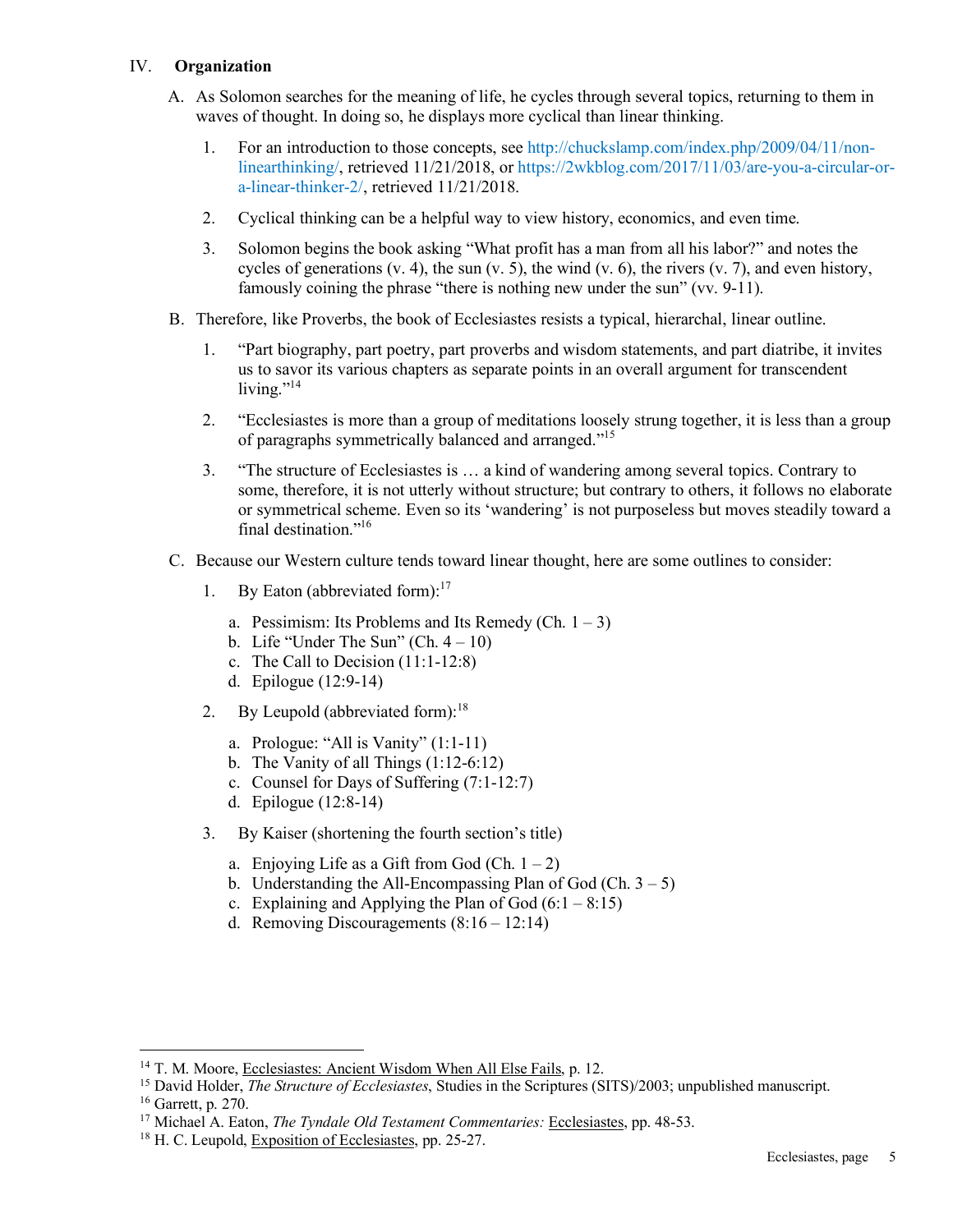### **Texts and Questions**

### **Cycles of life**

- 1:1 The words of the Preacher, the son of David, king in Jerusalem. 2 "Vanity of vanities," says the Preacher; "Vanity of vanities, all *is* vanity." 3 What profit has a man from all his labor In which he toils under the sun? 4 *One* generation passes away, and *another* generation comes; But the earth abides forever. 5 The sun also rises, and the sun goes down, And hastens to the place where it arose. 6 The wind goes toward the south, And turns around to the north; The wind whirls about continually, And comes again on its circuit. 7 All the rivers run into the sea, Yet the sea *is* not full; To the place from which the rivers come, There they return again.
- 1:8 All things *are* full of labor; Man cannot express *it*. The eye is not satisfied with seeing, Nor the ear filled with hearing. 9 That which has been *is* what will be, That which *is* done is what will be done, And *there is* nothing new under the sun. 10 Is there anything of which it may be said, "See, this *is* new"? It has already been in ancient times before us. 11 *There is* no remembrance of former *things,* Nor will there be any remembrance of *things* that are to come By *those* who will come after.
	- *Note the translation:* 1:8b No matter how much we see, we are never satisfied. No matter how much we hear, we are not content. 9 History merely repeats itself. It has all been done before. Nothing under the sun is truly new. (The Living Bible)
	- *(From ASD)* How are we to understand the author's statement that "there is nothing new under the

sun" in light of technological advances in our modern age?

2:12b For what *can* the man *do* who succeeds the king?— *Only* what he has already done.

3:15 That which is has already been, And what is to be has already been.

### **Solomon's search for meaning**

1:12 I, the Preacher, was king over Israel in Jerusalem. 13 And I set my heart to seek and search out by wisdom concerning all that is done under heaven; this burdensome task God has given to the sons of man, by which they may be exercised. 14a I have seen all the works that are done under the sun.

How extensive was Solomon's search? *Note the quote:* "Those that know, do. Those that understand, teach." – *Aristotle*

12:9 And moreover, because the Preacher was wise, he still taught the people knowledge; yes, he pondered and sought out *and* set in order many proverbs. 10 The Preacher sought to find acceptable words; and *what was* written *was* upright—words of truth. 11 The words of the wise are like goads, and the words of scholars are like well-driven nails, given by one Shepherd. 12 And further, my son, be admonished by these. Of making many books *there is* no end, and much study *is* wearisome to the flesh.

Solomon acknowledges that there are countless books in the world. What makes this book special?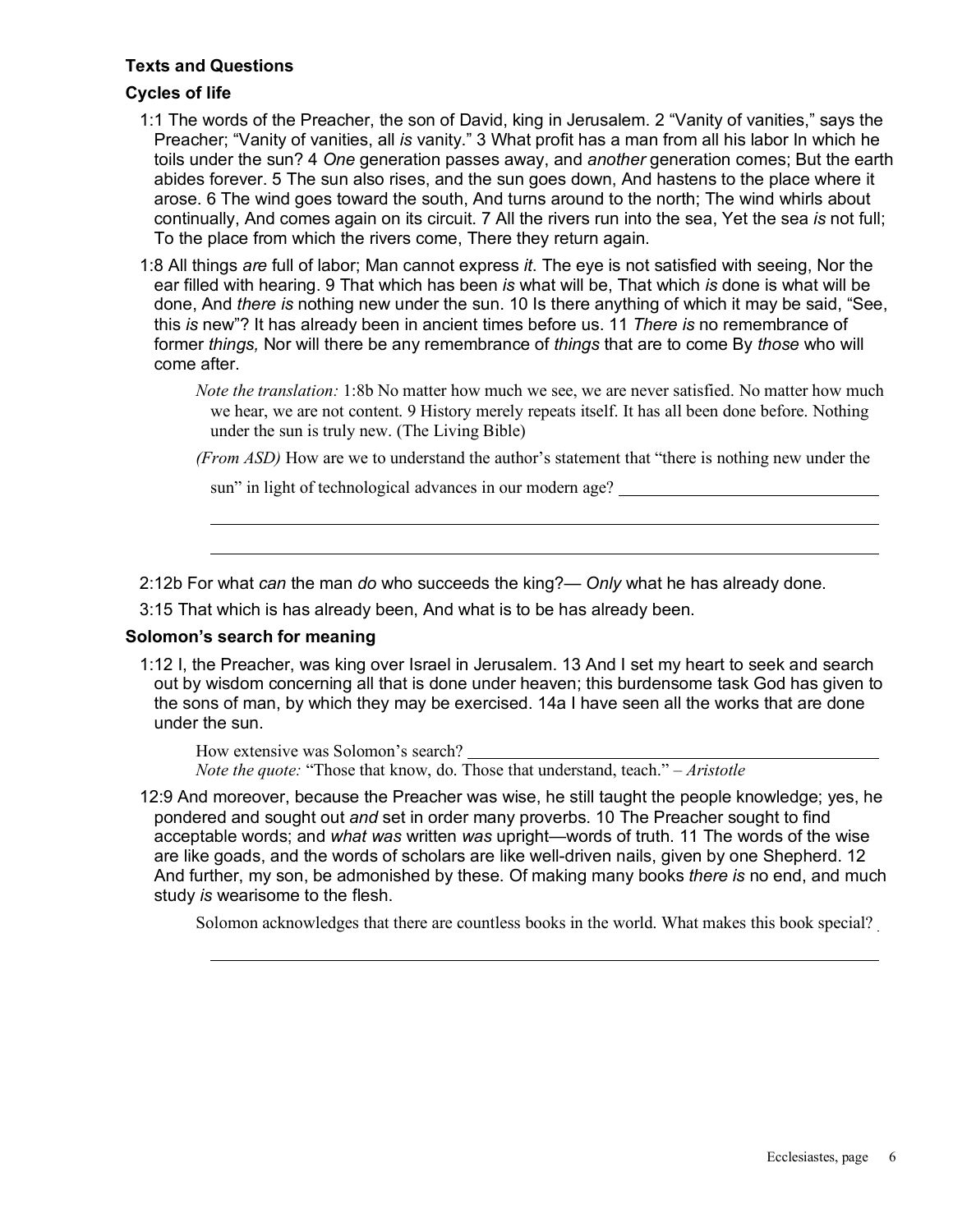### Quest for Fulfillment

- *Guiding thoughts:* Solomon, the man who had everything and whose reach extended to the ends of the earth (see 1 Kings 4), did everything he could and touched and tasted everything within his reach to find fulfillment. He comes to the same conclusion about each endeavor: All is vanity!
- But "vanity" does not mean "pointless." It means "empty," and the facets of its emptiness include "senseless, sorry, transient." The same word, translated to Greek, appears in Romans 8:20 where it is translated "vanity" or "futility" or "frustration." (The New Century Version is out of step with all other translations when it renders the word "useless.")
- "No single part of God's good world can unlock the meaning to life."19 Human wisdom cannot explain life's unfairness, and human effort cannot satisfy our longing for eternity.

### **All that is done**

1:12 I, the Preacher, was king over Israel in Jerusalem. 13 And I set my heart to seek and search out by wisdom concerning all that is done under heaven; this burdensome task God has given to the sons of man, by which they may be exercised. 14 I have seen all the works that are done under the sun; and indeed, all *is* vanity and grasping for the wind. … 16 I communed with my heart, saying, "Look, I have attained greatness, and have gained more wisdom than all who were before me in Jerusalem. My heart has understood great wisdom and knowledge." 17 And I set my heart to know wisdom and to know madness and folly. I perceived that this also is grasping for the wind.

What did Solomon conclude after looking at everything?

Name one specific pursuit that proved to be "grasping for the wind."

Is life indeed empty? Explain.

### **Pleasure and fulfilling desires**

2:1 I said in my heart, "Come now, I will test you with mirth; therefore enjoy pleasure"; but surely, this also *was* vanity. 2 I said of laughter—"Madness!"; and of mirth, "What does it accomplish?" 3 I searched in my heart *how* to gratify my flesh with wine, while guiding my heart with wisdom, and how to lay hold on folly, till I might see what *was* good for the sons of men to do under heaven all the days of their lives.

Describe the limits Solomon was testing in this part of his experiment.

### **Wisdom**

1:15 What is crooked cannot be made straight, And what is lacking cannot be numbered. 16 I communed with my heart, saying, "Look, I have attained greatness, and have gained more wisdom than all who were before me in Jerusalem. My heart has understood great wisdom and knowledge." 17 And I set my heart to know wisdom and to know madness and folly. I perceived that this also is grasping for the wind. 18 For in much wisdom *is* much grief, And he who increases knowledge increases sorrow.

How can increasing knowledge actually and perhaps unexpectedly increase sorrow?

<sup>&</sup>lt;sup>19</sup> Walter C. Kaiser, Jr., Ecclesiastes: Total Life, The Moody Bible Institute of Chicago, 1979, p. 17.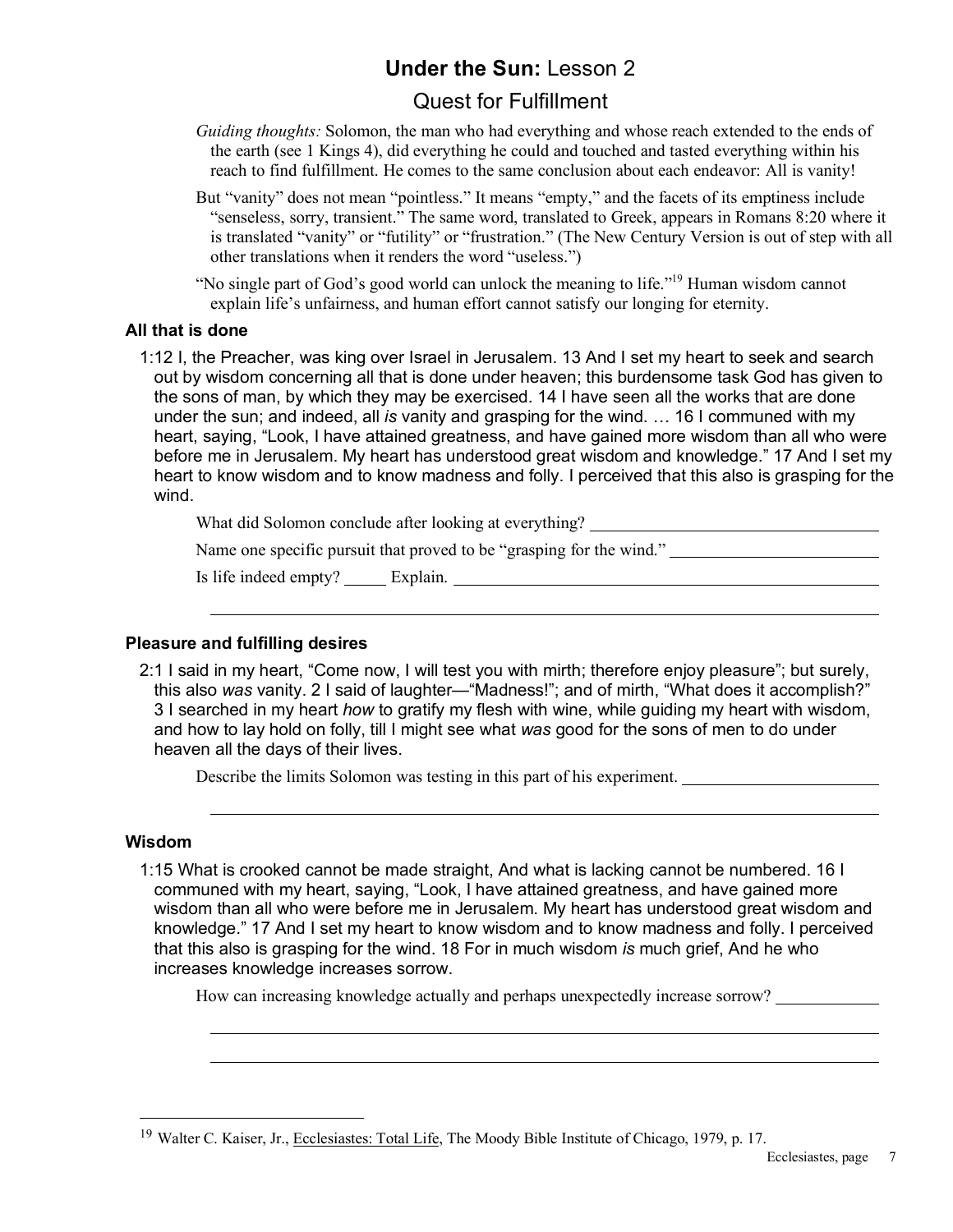### **Works**

2:4 I made my works great, I built myself houses, and planted myself vineyards. 5 I made myself gardens and orchards, and I planted all *kinds* of fruit trees in them. 6 I made myself water pools from which to water the growing trees of the grove.

Think of one of the coolest things ever built in the world.

Off the top of your head, name the person who built it.

### **Possessions**

2:7 I acquired male and female servants, and had servants born in my house. Yes, I had greater possessions of herds and flocks than all who were in Jerusalem before me. 8 I also gathered for myself silver and gold and the special treasures of kings and of the provinces. I acquired male and female singers, the delights of the sons of men, *and* musical instruments of all kinds.

Are the world's richest people typically happy people?

2:9 So I became great and excelled more than all who were before me in Jerusalem. Also my wisdom remained with me. 10 Whatever my eyes desired I did not keep from them. I did not withhold my heart from any pleasure, For my heart rejoiced in all my labor; And this was my reward from all my labor. 11 Then I looked on all the works that my hands had done And on the labor in which I had toiled; And indeed all *was* vanity and grasping for the wind. *There was* no profit under the sun.

Did Solomon find any enjoyment in these pursuits?<br>
<u>Did Solomon find any enjoyment in these pursuits?</u>

Why did Solomon consider his labor to be grasping for the wind?

### **Work-aholism**

- 4:8 There is one alone, without companion: He has neither son nor brother. Yet *there is* no end to all his labors, Nor is his eye satisfied with riches. *But he never asks,* "For whom do I toil and deprive myself of good?" This also *is* vanity and a grave misfortune.
	- *Note the quote: "*Who needs a house out in Hackensack? Is that all you get for your money? And it seems such a waste of time. If that's what it's all about, Mama, if that's moving up, then I'm movin' out." – *Billy Joel, "Movin' Out"*

Tell as many reasons as you can for being a work-aholic.

### **Fame/Popularity**

- 4:13 Better a poor and wise youth Than an old and foolish king who will be admonished no more. 14 For he comes out of prison to be king, Although he was born poor in his kingdom. 15 I saw all the living who walk under the sun; They were with the second youth who stands in his place. 16 *There was* no end of all the people over whom he was made king; Yet those who come afterward will not rejoice in him. Surely this also *is* vanity and grasping for the wind.
- 9:13 This wisdom I have also seen under the sun, and it *seemed* great to me: 14 *There was* a little city with few men in it; and a great king came against it, besieged it, and built great snares around it. 15 Now there was found in it a poor wise man, and he by his wisdom delivered the city. Yet no one remembered that same poor man.

*Note the quote:* "Today I am your champion, I may have won your hearts, but I know the game and you'll forget my name if I don't stay on the charts." – *Billy Joel, "The Entertainer"*

Why was Solomon not simply forgotten like other famous people?

If possible, name one good thing under the sun that Solomon did *not* try.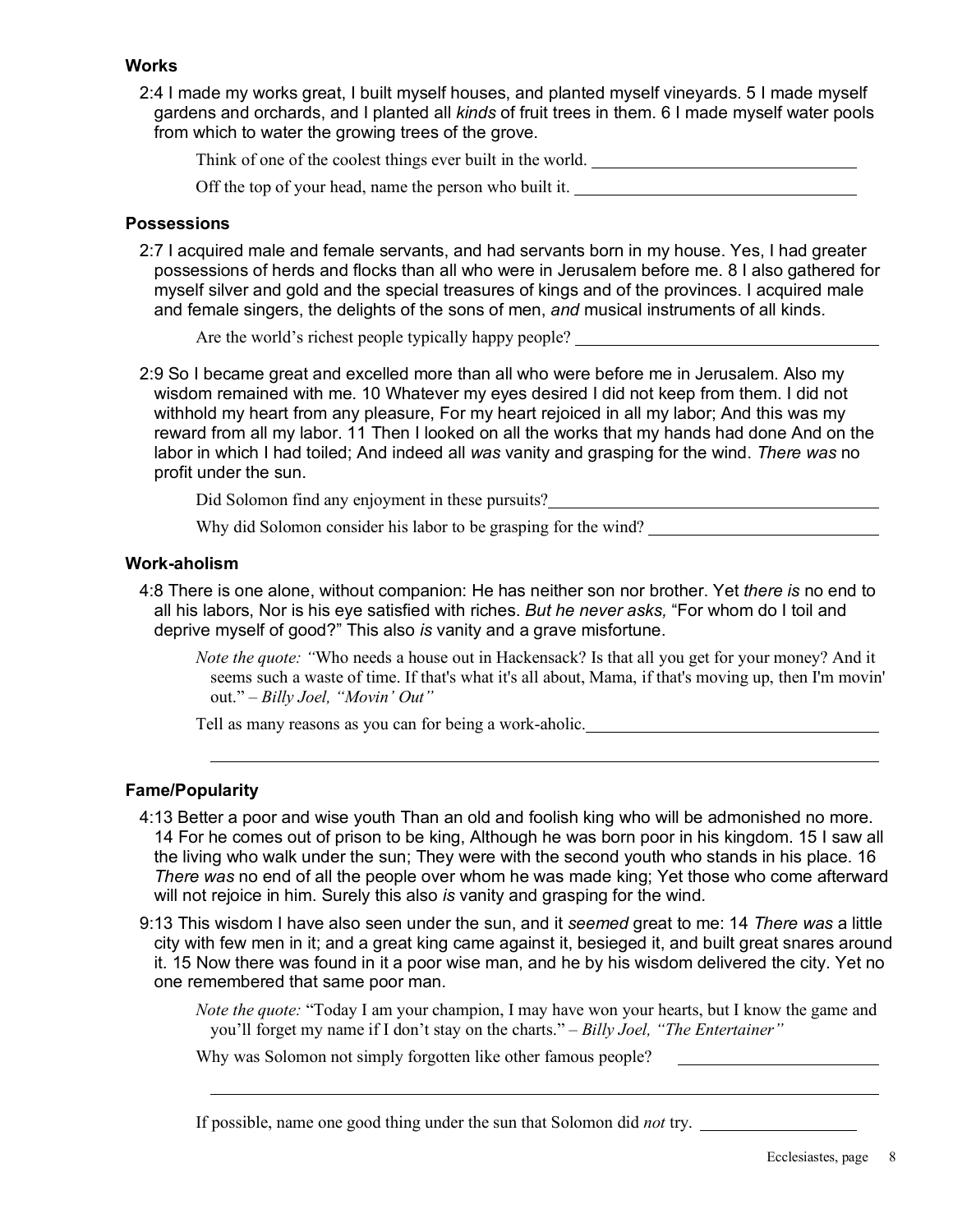|                                                                    | If possible, name one thing under the sun that someone could explore more in depth or to the extreme |
|--------------------------------------------------------------------|------------------------------------------------------------------------------------------------------|
| than Solomon.                                                      |                                                                                                      |
| What is Solomon remembered for in the following passages?          |                                                                                                      |
|                                                                    | Matthew 6:29 - Matthew 12:42 - Acts 7:47 -                                                           |
| Where are Solomon's riches and buildings now?                      |                                                                                                      |
| What can be concluded from Solomon's grand search for fulfillment? |                                                                                                      |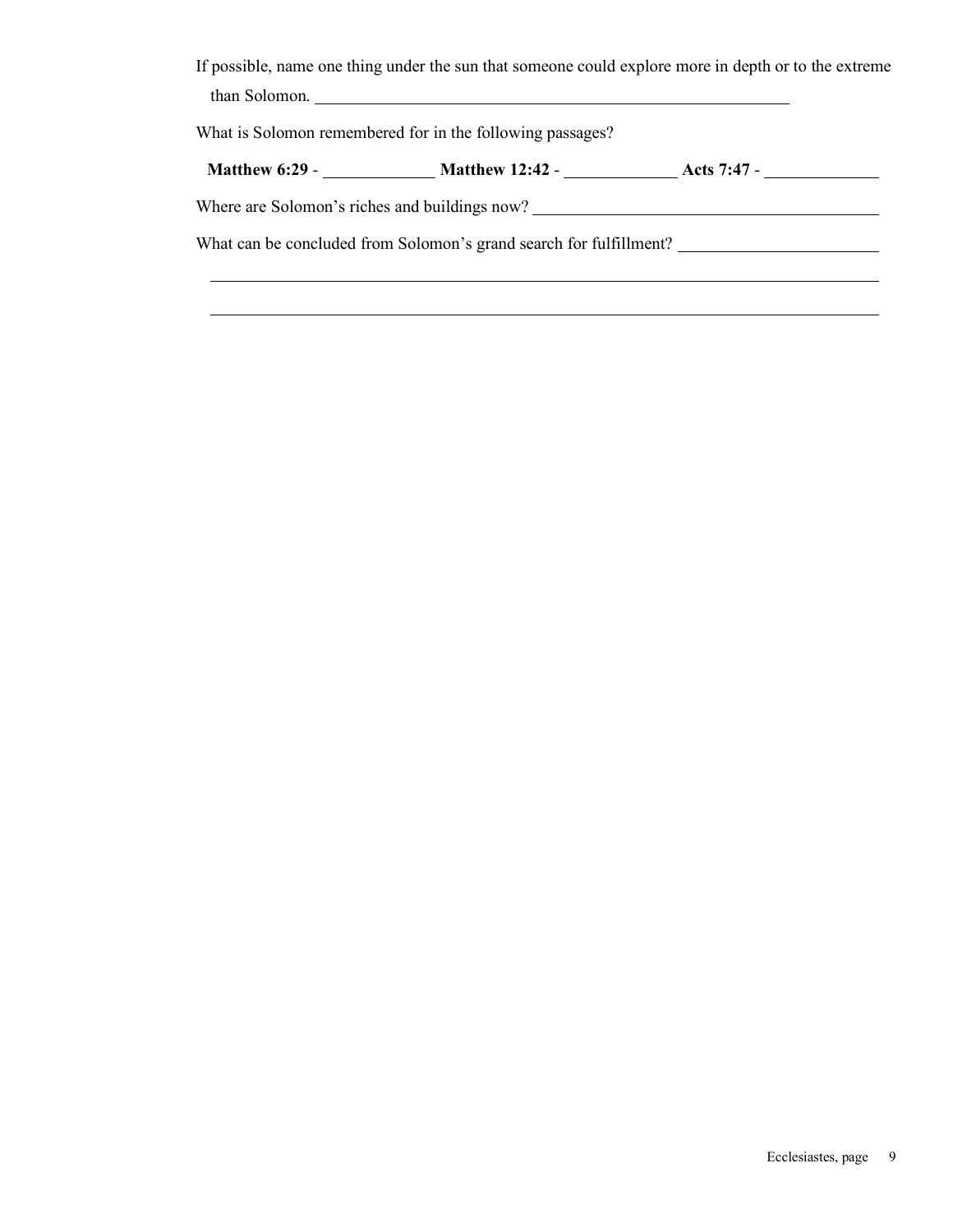### Wisdom

*Guiding thoughts:* Human wisdom, as important and even necessary as it is, cannot explain everything. In fact, as a pursuit unto itself, it will lead to frustration, because the one who becomes enlightened about life becomes even more acutely aware of unhappy situations, but is powerless to change them.

### **The value of wisdom**

2:12 Then I turned myself to consider wisdom and madness and folly; For what *can* the man *do* who succeeds the king?— *Only* what he has already done. 13 Then I saw that wisdom excels folly As light excels darkness. 14 The wise man's eyes *are* in his head, But the fool walks in darkness.

Wisdom is better than \_\_\_\_\_\_\_\_\_\_\_. Comment on the analogy he makes.

7:11 Wisdom *is* good with an inheritance, And profitable to those who see the sun. 12 For wisdom *is* a defense *as* money *is* a defense, But the excellence of knowledge *is that* wisdom gives life to those who have it.

Describe how wisdom can "give life" in a physical/secular sense.

Describe how it can give life spiritually.

### **Wisdom is an elusive target**

- 1:13 I set my heart to seek and search out by wisdom concerning all that is done under heaven; this burdensome task God has given to the sons of man, by which they may be exercised. 14 I have seen all the works that are done under the sun; and indeed, all *is* vanity and grasping for the wind.
- 7:23b I said, "I will be wise"; But it *was* far from me. 24 As for that which is far off and exceedingly deep, Who can find it out? 25 I applied my heart to know, To search and seek out wisdom and the reason *of things,* To know the wickedness of folly, Even of foolishness *and* madness.

From 1 Kings 4:29ff, how many proverbs did Solomon write?

What else did he write about?

Describe Solomon's extreme wisdom.

How could average people like us possibly hope to attain wisdom? (Support your answer with a

passage or two outside of Ecclesiastes.)

### **Rulers need it**

4:13 Better a poor and wise youth Than an old and foolish king who will be admonished no more.

10:1 Dead flies putrefy the perfumer's ointment, And cause it to give off a foul odor; *So does* a little folly to one respected for wisdom *and* honor.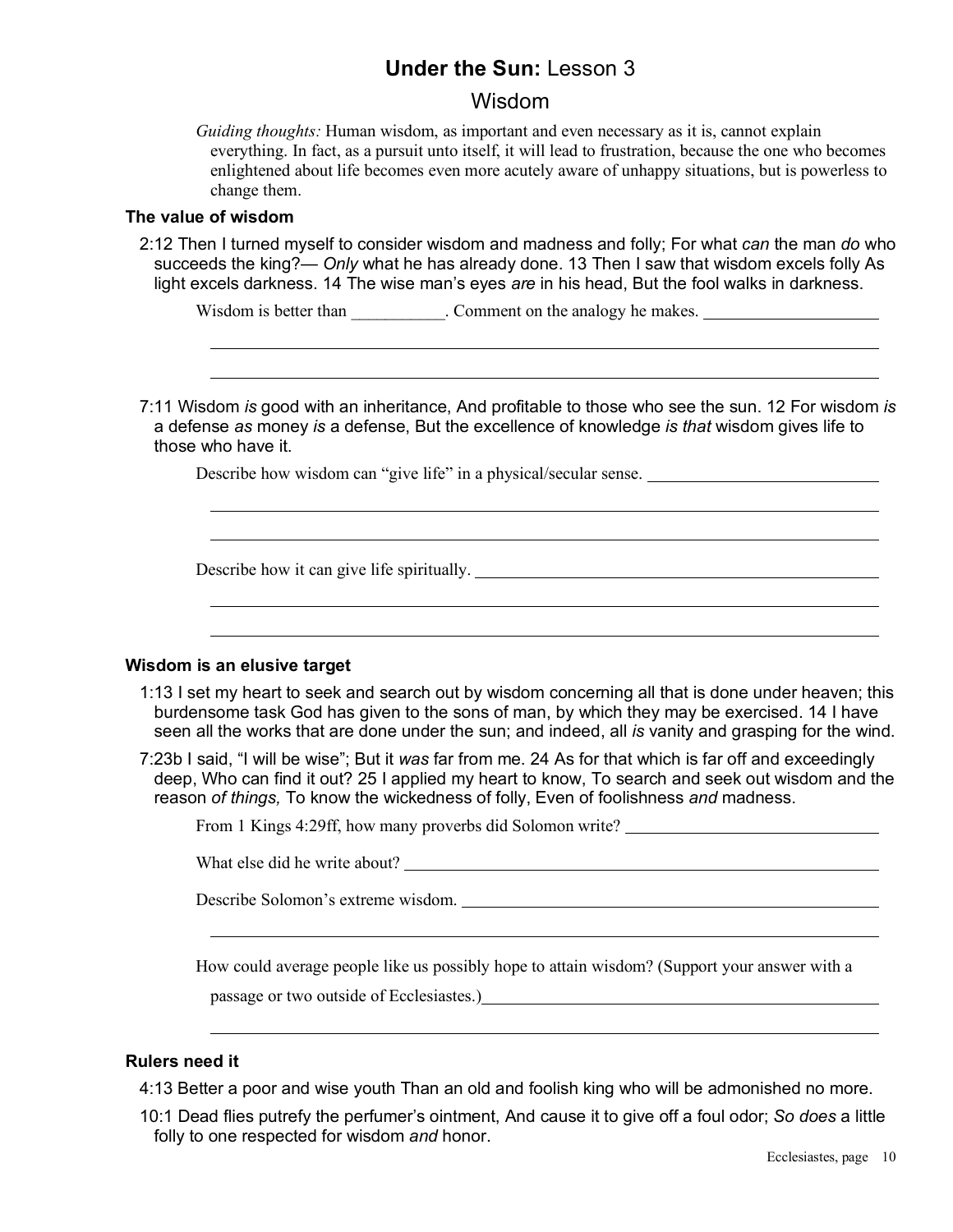When a respected person acts foolishly it destroys his/her \_\_\_\_\_\_\_\_\_\_\_\_\_\_\_\_\_\_\_\_\_\_

10:2 A wise man's heart *is* at his right hand, But a fool's heart at his left. 3 Even when a fool walks along the way, He lacks wisdom, And he shows everyone *that* he *is* a fool. 4 If the spirit of the ruler rises against you, Do not leave your post; For conciliation pacifies great offenses. 5 There is an evil I have seen under the sun, As an error proceeding from the ruler: 6 Folly is set in great dignity, While the rich sit in a lowly place. 7 I have seen servants on horses, While princes walk on the ground like servants.

Give a modern example of folly being set in "great dignity".

10:15 The labor of fools wearies them, For they do not even know how to go to the city! 16 Woe to you, O land, when your king *is* a child, And your princes feast in the morning! 17 Blessed *are* you, O land, when your king *is* the son of nobles, And your princes feast at the proper time— For strength and not for drunkenness!

### **Wisdom turned inward**

7:19 Wisdom strengthens the wise More than ten rulers of the city. 20 For *there is* not a just man on earth who does good And does not sin. 21 Also do not take to heart everything people say, Lest you hear your servant cursing you. 22 For many times, also, your own heart has known That even you have cursed others. 23a All this I have proved by wisdom.

What do we learn from an honest self-examination?

Give a modern (or personal) example of hypocritical judgment.

### **Obey the law**

8:1 Who *is* like a wise *man*? And who knows the interpretation of a thing? A man's wisdom makes his face shine, And the sternness of his face is changed. 2 I *say,* "Keep the king's commandment for the sake of your oath to God. 3 "Do not be hasty to go from his presence. Do not take your stand for an evil thing, for he does whatever pleases him." 4 Where the word of a king *is, there is* power; And who may say to him, "What are you doing?" 5 He who keeps his command will experience nothing harmful; And a wise man's heart discerns both time and judgment,

State some reasons for obeying the law.

From Matthew 5:41; Matt. 17:24-27; Matt. 22:15-22; Romans 13:1-7; 1 Peter 2:12-16 tell at least

three other reasons for obeying the law.

### **Wise words**

9:16 Then I said: "Wisdom *is* better than strength. Nevertheless the poor man's wisdom *is* despised, And his words are not heard. 17 Words of the wise, *spoken* quietly, *should be* heard Rather than the shout of a ruler of fools. 18 Wisdom *is* better than weapons of war; But one sinner destroys much good."

Wise words are better than and .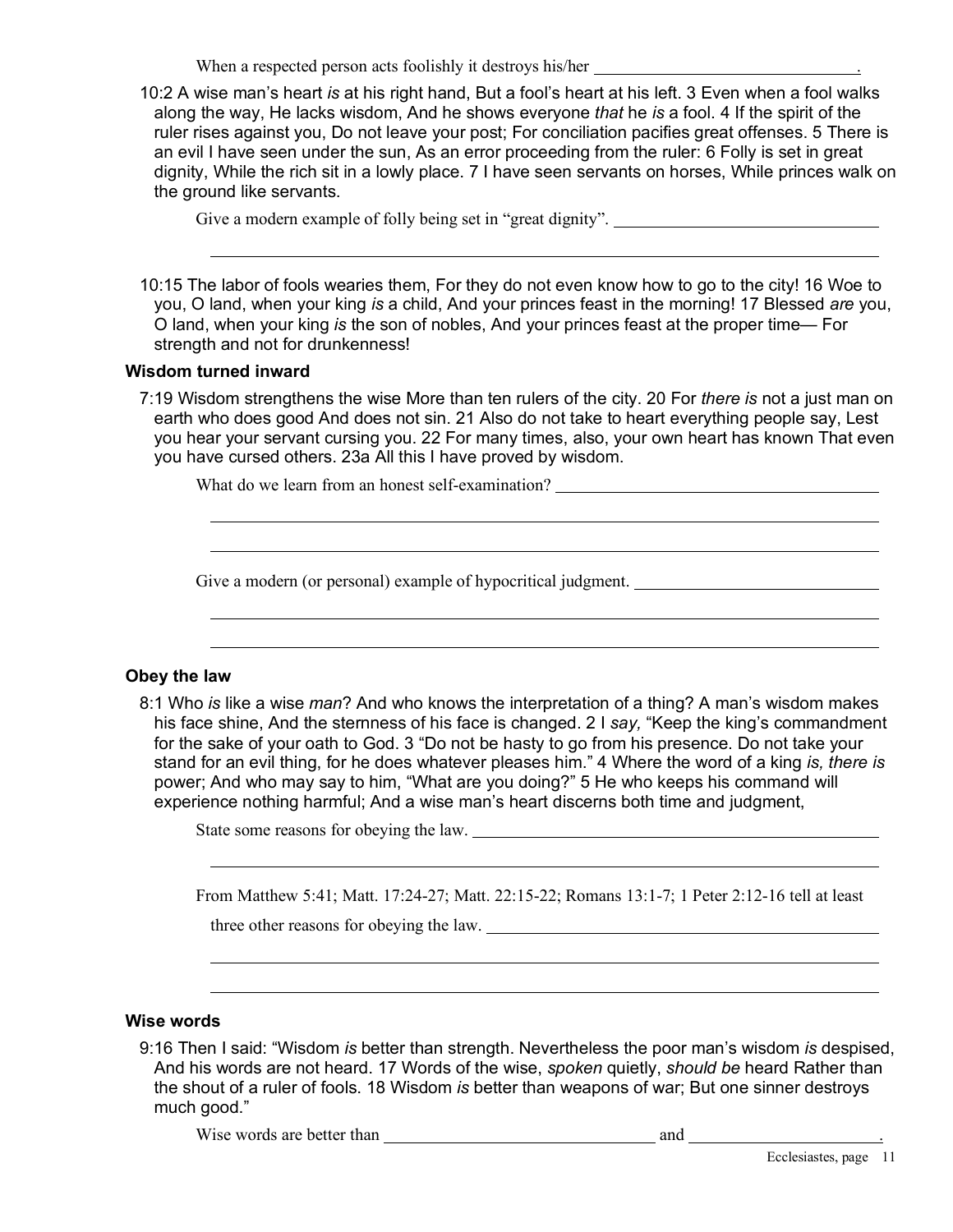*Note the quote:* "It is better to remain silent at the risk of being thought a fool, than to talk and remove all doubt of it." *– Maurice Switzer* in *"Mrs. Goose, Her Book"*

Also, "Even a fool is counted wise when he holds his peace; When he shuts his lips, he is considered perceptive." – *Proverbs 17:28*

10:11 A serpent may bite when *it is* not charmed; The babbler is no different. 12 The words of a wise man's mouth *are* gracious, But the lips of a fool shall swallow him up; 13 The words of his mouth begin with foolishness, And the end of his talk *is* raving madness. 14 A fool also multiplies words. No man knows what is to be; Who can tell him what will be after him?

Find a New Testament passage (or more) about using gracious words.

10:20 Do not curse the king, even in your thought; Do not curse the rich, even in your bedroom; For a bird of the air may carry your voice, And a bird in flight may tell the matter.

Being careful about who may overhear our words is important. What else is important to control,

even though no one would hear?

#### **Wisdom from unexpected sources**

7:1 A good name *is* better than precious ointment, And the day of death than the day of one's birth; 2 Better to go to the house of mourning Than to go to the house of feasting, For that *is* the end of all men; And the living will take *it* to heart. 3 Sorrow *is* better than laughter, For by a sad countenance the heart is made better. 4 The heart of the wise *is* in the house of mourning, But the heart of fools *is* in the house of mirth.

Wisdom comes from

| Why is that the case? |  |
|-----------------------|--|
|                       |  |

4:13 Better a poor and wise youth Than an old and foolish king who will be admonished no more.

7:5 *It is* better to hear the rebuke of the wise Than for a man to hear the song of fools. 6 For like the crackling of thorns under a pot, So *is* the laughter of the fool. This also is vanity.

Wisdom also comes from listening to . Explain.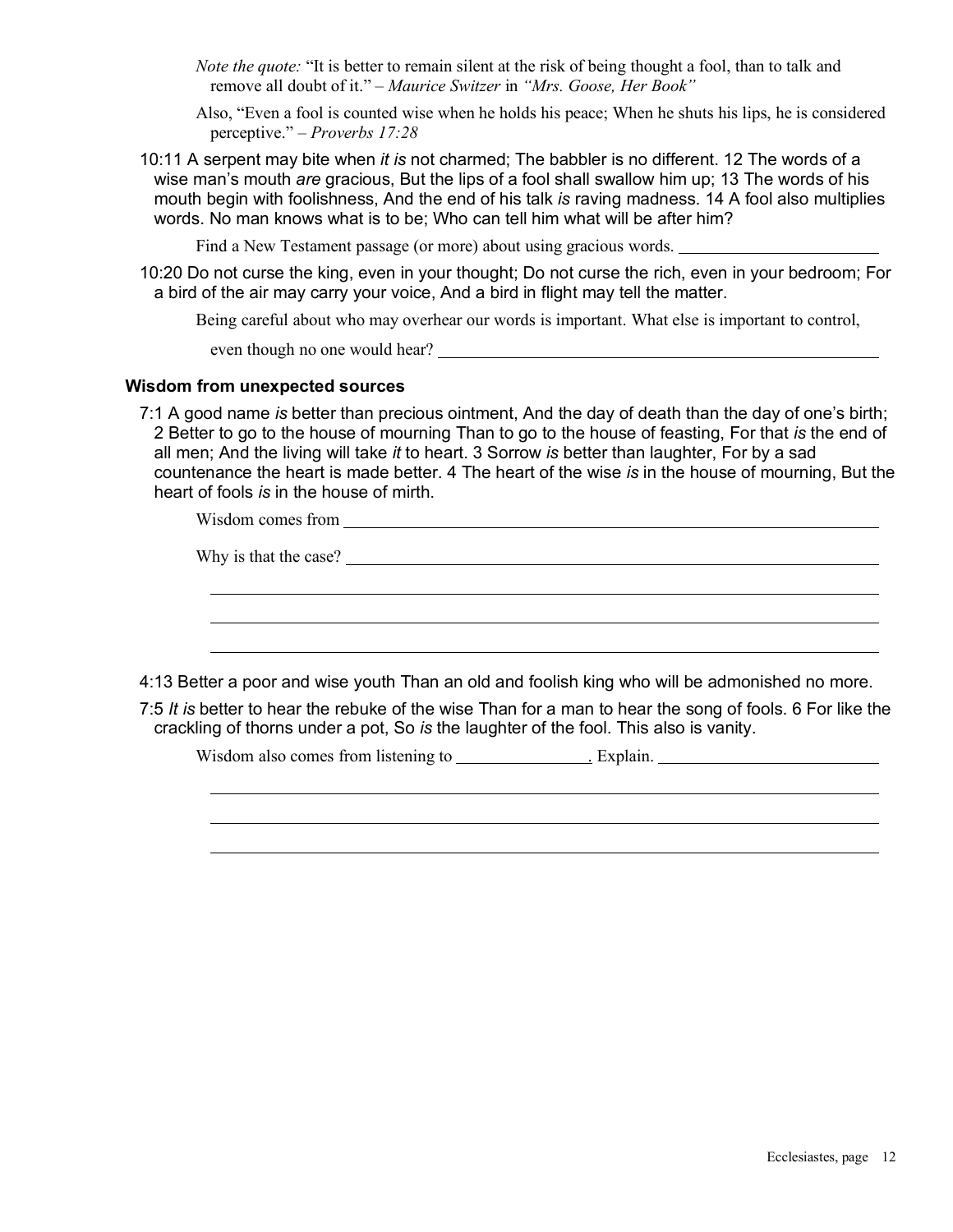### Healthy Thinking

*Guiding thoughts:* Several negative actions and attitudes, either alone or in concert, have the power to ruin our thinking. The fact that Solomon "turned his heart and despaired" teaches us that we can choose to turn our heart – either way!

The "author knew that the thinking man is haunted by the questions, "Who am I?", "What is the meaning of life?", "Should I be worldlier than thou or holier than thou? Or, is there a third alternative that is simultaneously world accepting and God honoring?"20

Write the letters corresponding to the following truths beside the passage(s) that mention them. Each truth may be seen multiple times, and some passages contain multiple truths.

- **a.** Negativity **e.** Impatience
- **b.** Dissatisfaction **f.** Anger
- **c.** Bad behavior **g.** Nostalgia
- **d.** Pride **h.** Fretting over the future
	- **i.** Going to extremes

\_\_\_\_\_ 2:17 Therefore I hated life because the work that was done under the sun *was* distressing to me, for all *is* vanity and grasping for the wind. 18 Then I hated all my labor in which I had toiled under the sun, because I must leave it to the man who will come after me. 19 And who knows whether he will be wise or a fool? Yet he will rule over all my labor in which I toiled and in which I have shown myself wise under the sun. This also *is* vanity.

\_\_\_\_\_ 2:20 Therefore I turned my heart and despaired of all the labor in which I had toiled under the sun. 21 For there is a man whose labor *is* with wisdom, knowledge, and skill; yet he must leave his heritage to a man who has not labored for it. This also *is* vanity and a great evil. 22 For what has man for all his labor, and for the striving of his heart with which he has toiled under the sun? 23 For all his days *are* sorrowful, and his work burdensome; even in the night his heart takes no rest. This also is vanity.

\_\_\_\_\_ 6:3 If a man begets a hundred *children* and lives many years, so that the days of his years are many, but his soul is not satisfied with goodness, or indeed he has no burial, I say *that* a stillborn child *is* better than he— 4 for it comes in vanity and departs in darkness, and its name is covered with darkness. 5 Though it has not seen the sun or known *anything,* this has more rest than that man, 6 even if he lives a thousand years twice—but has not seen goodness. Do not all go to one place?

\_\_\_\_\_ 6:7 All the labor of man *is* for his mouth, And yet the soul is not satisfied. 8 For what more has the wise *man* than the fool? What does the poor man have, Who knows *how* to walk before the living? 9 Better *is* the sight of the eyes than the wandering of desire. This also *is* vanity and grasping for the wind.

\_\_\_\_\_ 7:7 Surely oppression destroys a wise *man*'s reason, And a bribe debases the heart. 8 The end of a thing *is* better than its beginning; The patient in spirit *is* better than the proud in spirit. 9 Do not hasten in your spirit to be angry, For anger rests in the bosom of fools.

7:10 Do not say, "Why were the former days better than these?" For you do not inquire wisely concerning this.

\_\_\_\_\_ 7:16 Do not be overly righteous, Nor be overly wise: Why should you destroy yourself? 17 Do not be overly wicked, Nor be foolish: Why should you die before your time? 18 *It is* good that you grasp this, And also not remove your hand from the other; For he who fears God will escape them all.

 <sup>20</sup> Kaiser, p. 8.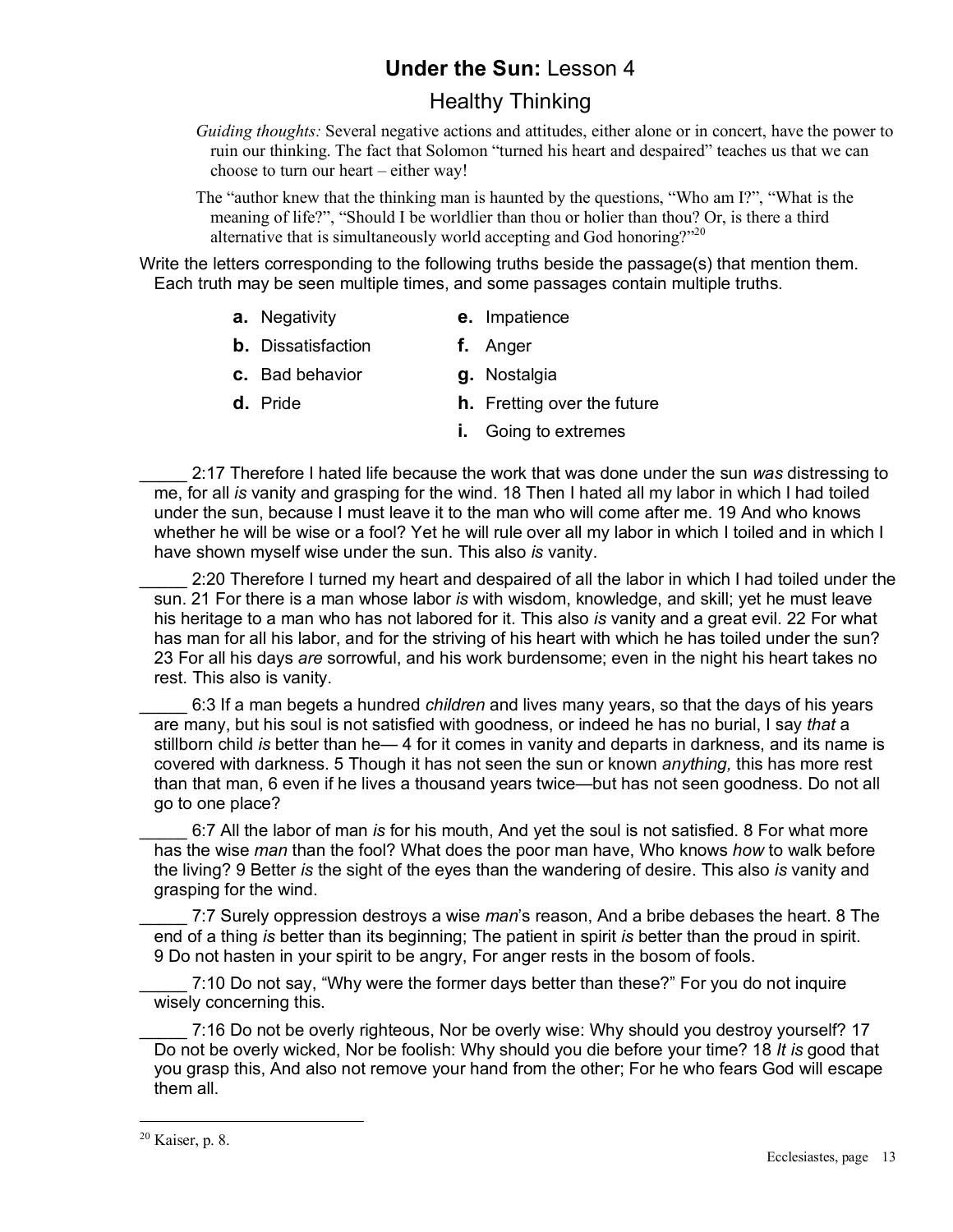| Focus on "now"                                                                                                                                                                                                                                    |
|---------------------------------------------------------------------------------------------------------------------------------------------------------------------------------------------------------------------------------------------------|
| 2:24 Nothing is better for a man than that he should eat and drink, and that his soul should enjoy<br>good in his labor. This also, I saw, was from the hand of God. 25 For who can eat, or who can<br>have enjoyment, more than I?               |
| What (maybe two things) about our blessings makes it fitting to enjoy them?                                                                                                                                                                       |
| What about us makes us uniquely qualified to enjoy life? ________________________                                                                                                                                                                 |
| <i>Note the quote:</i> "Reckon yourselves to be dead indeed to sin, but alive to God in Christ Jesus our<br>Lord." - Paul, Romans $6:11$                                                                                                          |
| 8:15 So I commended enjoyment, because a man has nothing better under the sun than to eat,<br>drink, and be merry; for this will remain with him in his labor all the days of his life which God<br>gives him under the sun.                      |
| <b>Thought control</b>                                                                                                                                                                                                                            |
| We face many challenges to our thinking, but the Scriptures offer solutions. Using the New                                                                                                                                                        |
| Testament verses cited, list some problems with our thinking and their solutions:                                                                                                                                                                 |
| <b>Matthew 6:19-24:</b> Problem(s) - $\qquad \qquad$                                                                                                                                                                                              |
| $Solution(s) -$                                                                                                                                                                                                                                   |
| <b>Philippians 4:4-9 and Matthew 6:25-34:</b> Problem(s) - $\qquad \qquad$<br>$Solution(s) -$                                                                                                                                                     |
| Philippians $4:10-14$ : $Problem(s) -$<br>$Solution(s) -$                                                                                                                                                                                         |
| <b>Avoiding extremes</b>                                                                                                                                                                                                                          |
| <i>Note the quote:</i> "Prosperity may not be a good. And adversity is not necessarily an evil." –<br>Unsigned article in the Princeton Review, 1857.                                                                                             |
| Note the quote: Darling I don't know why I go to extremes. Too high or too low there ain't no in-<br>betweens. And if I stand of I fall, It's all or nothing at all. Darling I don't know why I go to extremes<br>- Billy Joel - I Go To Extremes |
| 7:16a Do not be overly righteous, Nor be overly wise.                                                                                                                                                                                             |
| Assume that Solomon is not promoting a lack of effort regarding being righteous. (Neither was the                                                                                                                                                 |
| angel in Revelation 22:11, by the way!) How could someone be "too righteous"? (Consider Luke                                                                                                                                                      |
|                                                                                                                                                                                                                                                   |
|                                                                                                                                                                                                                                                   |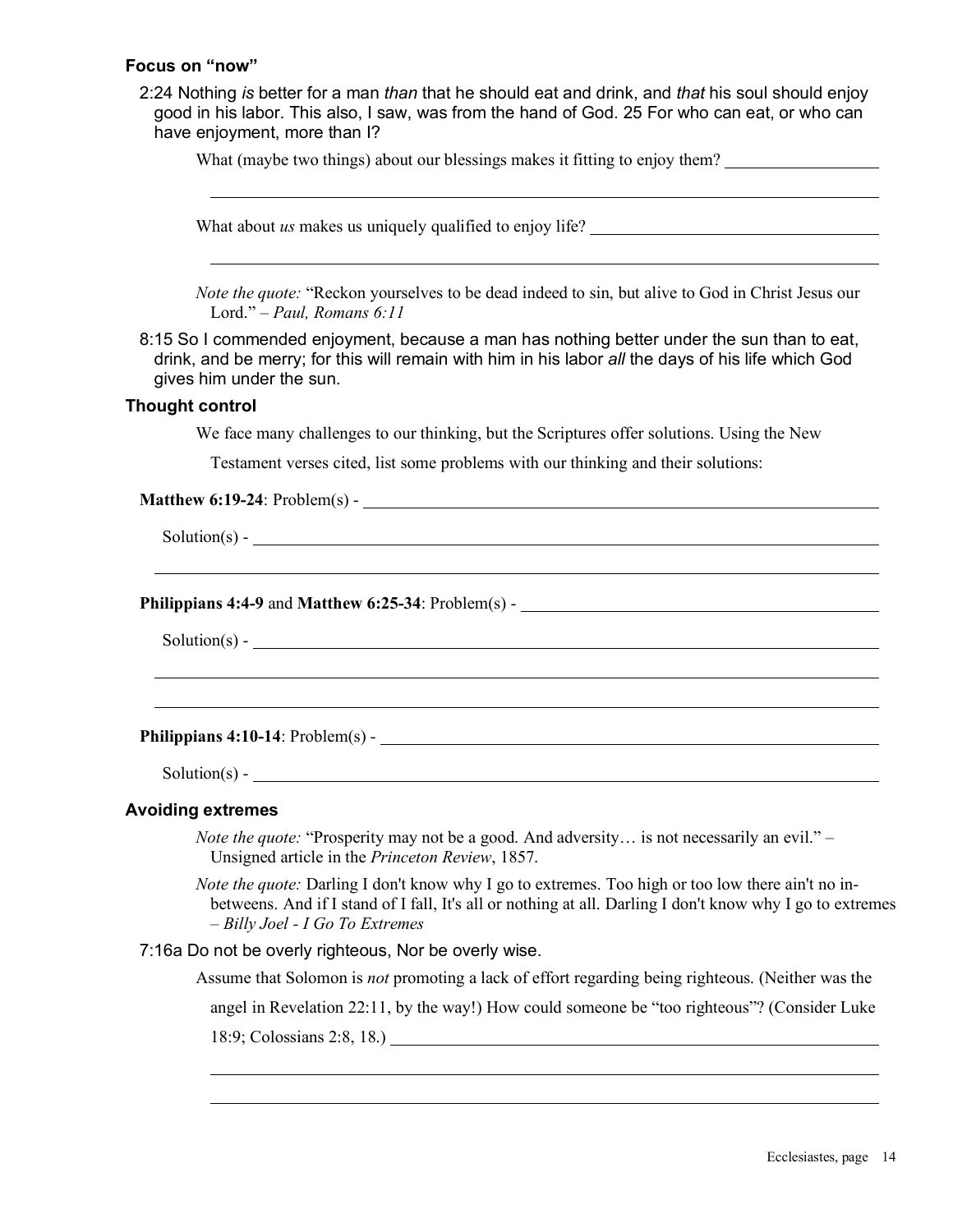### Facing Unfairness

- *Guiding thoughts:* American culture, perhaps for historical reasons (i.e., we won our war of independence), values fierce independence and self-reliance, giving the illusion that we can control not only our own lives, but every situation we face. Other cultures, perhaps also for historical reasons (i.e., they were conquered), have developed a more pessimistic view which tends to dampen expectations, but which is probably closer to life's probabilities.
- But Koheleth does not promote either extreme. He encourages industry while giving no promise as to the outcome and always acknowledging that God is ultimately in control. And he encourages the acceptance of inequities without advocating for despair. Again because God is in control, every situation will eventually be straightened out, even if that time is postponed till Judgment Day.

### **Rampant wickedness**

- 3:16 Moreover I saw under the sun: *In* the place of judgment, Wickedness *was* there; And *in* the place of righteousness, Iniquity *was* there.
	- *Note the quote:* "You once walked according to the course of this world, according to the prince of the power of the air, the spirit who now works in the sons of disobedience." *– Paul, Ephesians 2:2*
	- In light of the rampant wickedness in our society (or in our world), how do you think it compares to

the days of the Roman Empire?

… to the days of Noah?

### **Oppression**

4:1 Then I returned and considered all the oppression that is done under the sun: And look! The tears of the oppressed, But they have no comforter—On the side of their oppressors *there is* power, But they have no comforter. 2 Therefore I praised the dead who were already dead, More than the living who are still alive. 3 Yet, better than both *is he* who has never existed, Who has not seen the evil work that is done under the sun.

Tell two aspects of oppression that make it especially hard to witness:

- 5:8 If you see the oppression of the poor, and the violent perversion of justice and righteousness in a province, do not marvel at the matter; for high official watches over high official, and higher officials are over them. 9 Moreover the profit of the land is for all; *even* the king is served from the field.
- 8:9 All this I have seen, and applied my heart to every work that is done under the sun: *There is* a time in which one man rules over another to his own hurt.

It's bad when common criminals cause suffering, but it's especially difficult to tolerate when it comes

from whom?

### **Lack of justice**

8:11 Because the sentence against an evil work is not executed speedily, therefore the heart of the sons of men is fully set in them to do evil. 12 Though a sinner does evil a hundred *times,* and his *days* are prolonged, yet I surely know that it will be well with those who fear God, who fear before Him. 13 But it will not be well with the wicked; nor will he prolong *his* days, *which are* as a shadow, because he does not fear before God.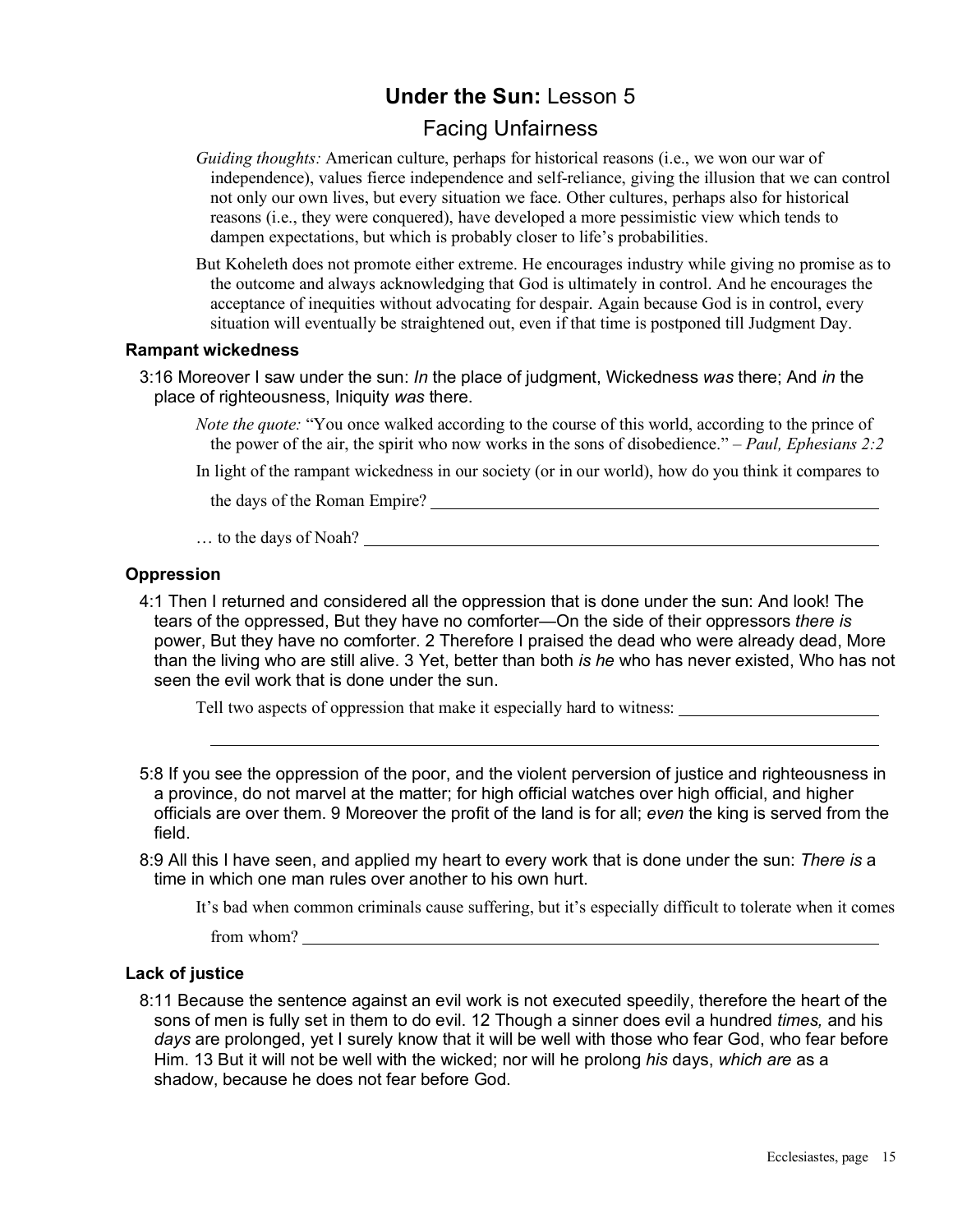What is sometimes the only fact that can anchor our thinking when we see criminals walk free?

#### **Unfair rewards**

7:15 I have seen everything in my days of vanity: There is a just *man* who perishes in his righteousness, And there is a wicked *man* who prolongs *life* in his wickedness.

What do we (like Job's friends) naturally expect in terms of lifespan for the righteous?

… for the wicked?

- 8:14 There is a vanity which occurs on earth, that there are just *men* to whom it happens according to the work of the wicked; again, there are wicked *men* to whom it happens according to the work of the righteous. I said that this also *is* vanity.
- 8:10 Then I saw the wicked buried, who had come and gone from the place of holiness, and they were forgotten in the city where they had so done. This also *is* vanity.
	- *Note the translation:* Ecclesiastes 8:10 (NLT) I have seen wicked people buried with honor. Yet they were the very ones who frequented the Temple and are now praised in the same city where they committed their crimes! This, too, is meaningless.
	- Have you ever known of a criminal becoming a rich, elected official? Have you ever heard someone try to preach into heaven someone known for their bad behavior? Think of other instances of people seeming to forget about a person's evil choices.

#### **Irony**

- *Guiding thoughts:* While this usually does not involve violence or cause physical suffering, watching things turn out differently from how we expect can lead to frustration. If left unchecked, that frustration can start a negative thought spiral.
- 4:4 Again, I saw that for all toil and every skillful work a man is envied by his neighbor. This also *is* vanity and grasping for the wind.

What simple expectation do we have when we work hard and use our talents successfully?

10:7 I have seen servants on horses, While princes walk on the ground like servants.

*Note the quotes:* 

"Life is pain, highness. Anyone who says differently is selling something."

- "Life isn't fair, it's just fairer than death, that's all."
- "Who says life is fair, where is that written?" *― William Goldman, The Princess Bride*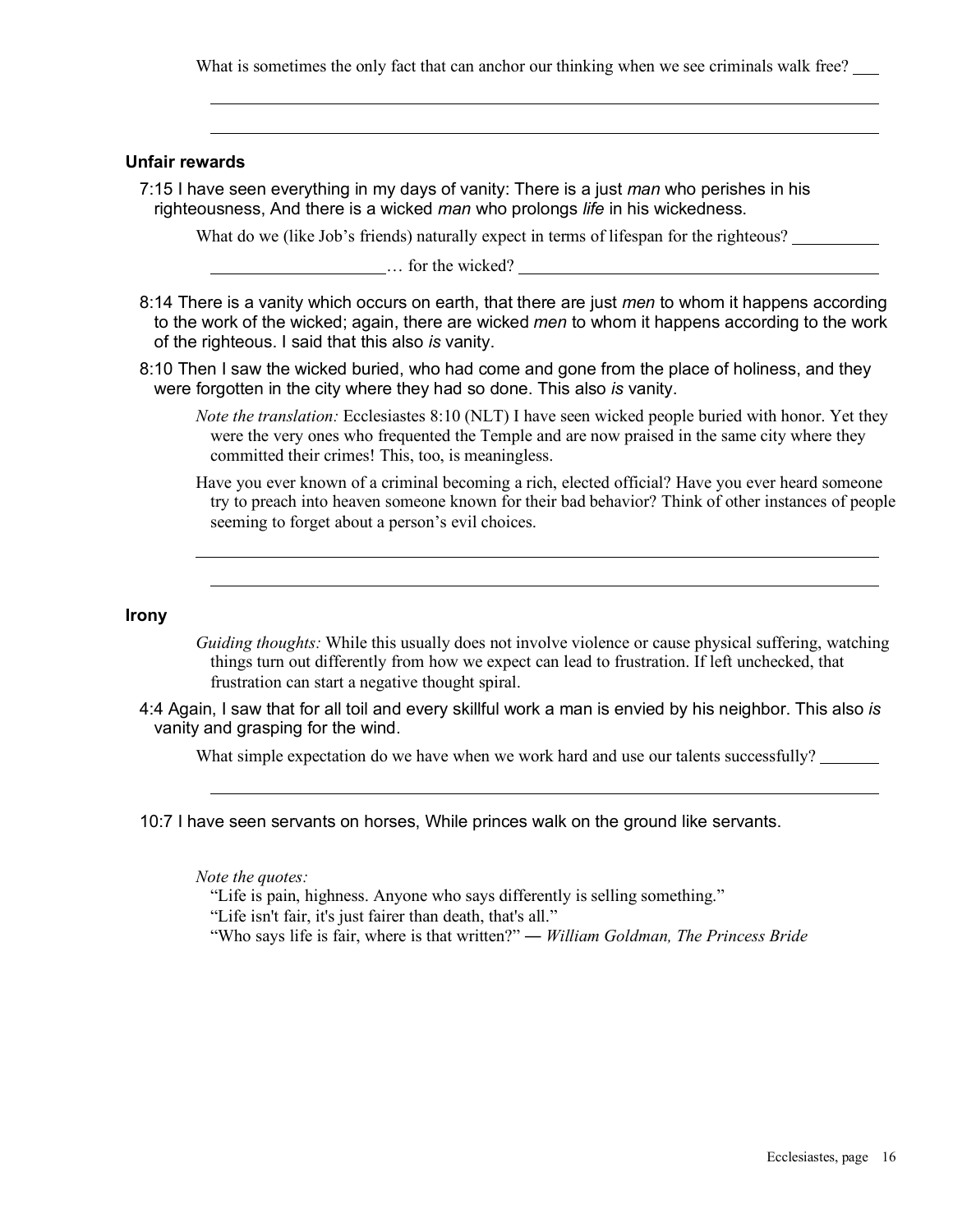### **Work**

*Guiding thoughts:* Work is an integral part of life. If viewed only from under the sun, though, it can seem unprofitable and even monotonous. The working man suffers "boredom with the routine of joylessly eating, drinking, and earning a paycheck."<sup>21</sup> But when viewed as a gift of God, a person can learn to appreciate his or her ability to engage in it, enjoy the activity itself, and have a happy outlook on its results, temporary though they are.

### **Idleness invites problems**

10:18 Because of laziness the building decays, And through idleness of hands the house leaks.

Distinguish "resting" from "being idle" or "lazy".

### **Enjoy your work**

2:10 My heart rejoiced in all my labor; And this was my reward from all my labor.

3:22 I perceived that nothing *is* better than that a man should rejoice in his own works, for that *is* his heritage. For who can bring him to see what will happen after him?

What worldly attitude do we usually see expressed toward work?

Tell a couple of phrases from the workplace that show people look forward to *not* working.

### **Enjoy what your work affords**

2:24 Nothing *is* better for a man *than* that he should eat and drink, and *that* his soul should enjoy good in his labor. This also, I saw, was from the hand of God.

3:9 What profit has the worker from that in which he labors? 10 I have seen the God-given task with which the sons of men are to be occupied. 11a He has made everything beautiful in its time. ... 12 I know that nothing *is* better for them than to rejoice, and to do good in their lives, 13 and also that every man should eat and drink and enjoy the good of all his labor—it *is* the gift of God.

Comment on this teaching in light of the work God gave Adam and Eve.

5:18 Here is what I have seen: It is good and fitting for one to eat and drink, and to enjoy the good of all his labor in which he toils under the sun all the days of his life which God gives him; for it is his heritage. 19 As for every man to whom God has given riches and wealth, and given him power to eat of it, to receive his heritage and rejoice in his labor—this is the gift of God. 20 For he will not dwell unduly on the days of his life, because God keeps him busy with the joy of his heart.

Give an example of a rich person who does not have "power to eat of it."

 <sup>21</sup> Kaiser, p. 8.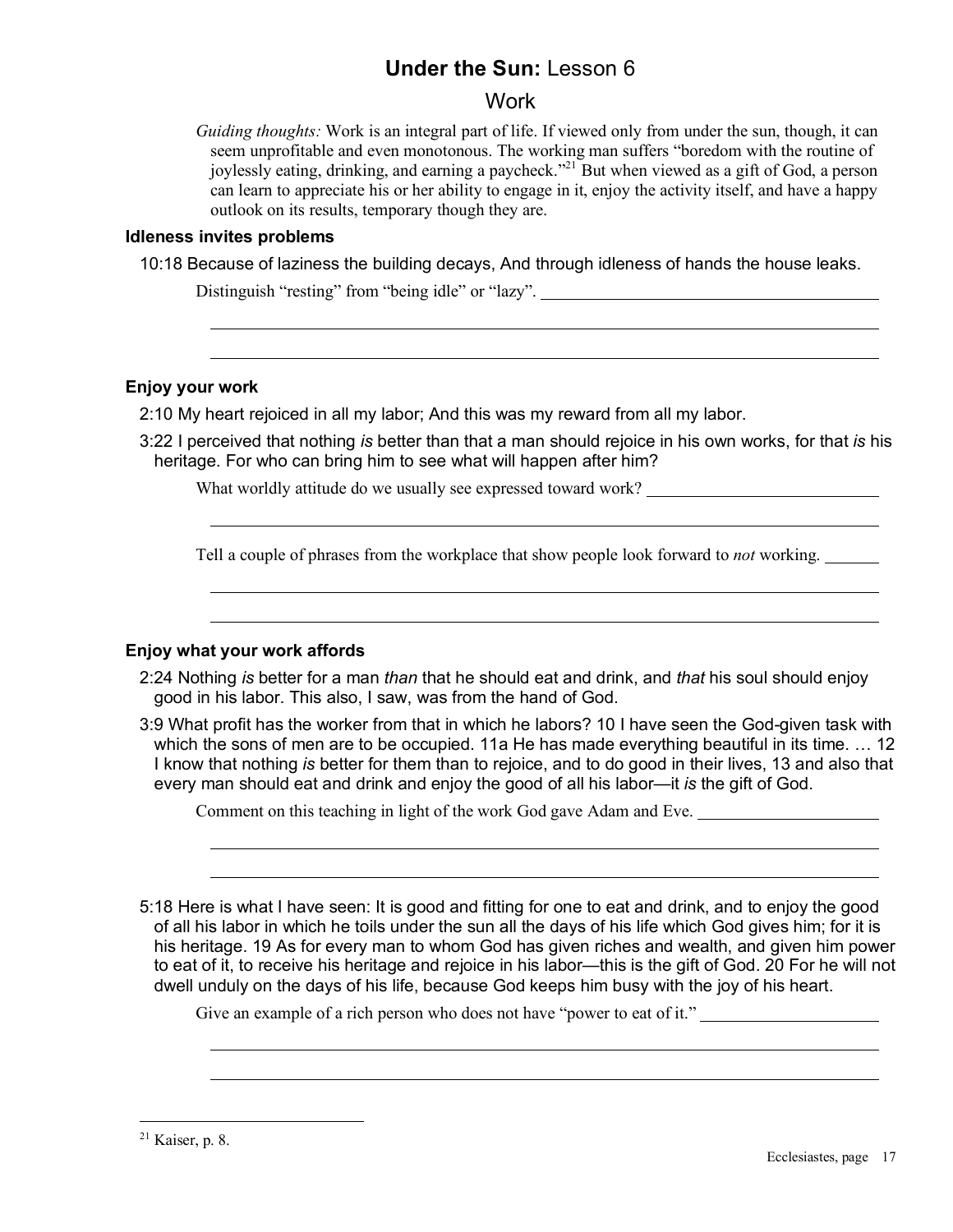#### **May bring envy**

4:4 Again, I saw that for all toil and every skillful work a man is envied by his neighbor. This also is vanity and grasping for the wind.

Assuming that it is not the work itself which is called vanity in this passage, to what exactly is

|                  | Solomon referring?                                                         |  |
|------------------|----------------------------------------------------------------------------|--|
|                  |                                                                            |  |
| Helps you sleep  |                                                                            |  |
|                  | 5:12 The sleep of a laboring man is sweet, Whether he eats little or much. |  |
| <b>Work hard</b> |                                                                            |  |

9:10a Whatever your hand finds to do, do *it* with your might; for *there is* no work or device or knowledge or wisdom in the grave where you are going.

What perhaps unexpected reason does Solomon give for working hard?

#### **Work smart**

10:8 He who digs a pit will fall into it, And whoever breaks through a wall will be bitten by a serpent. 9 He who quarries stones may be hurt by them, *And* he who splits wood may be endangered by it. 10 If the ax is dull, And one does not sharpen the edge, Then he must use more strength; But wisdom brings success.

In light of the risks associated with work, what does Solomon recommend, rather than avoiding the

endeavor altogether?

What does Ephesians 4:28 say is the reason for us to work?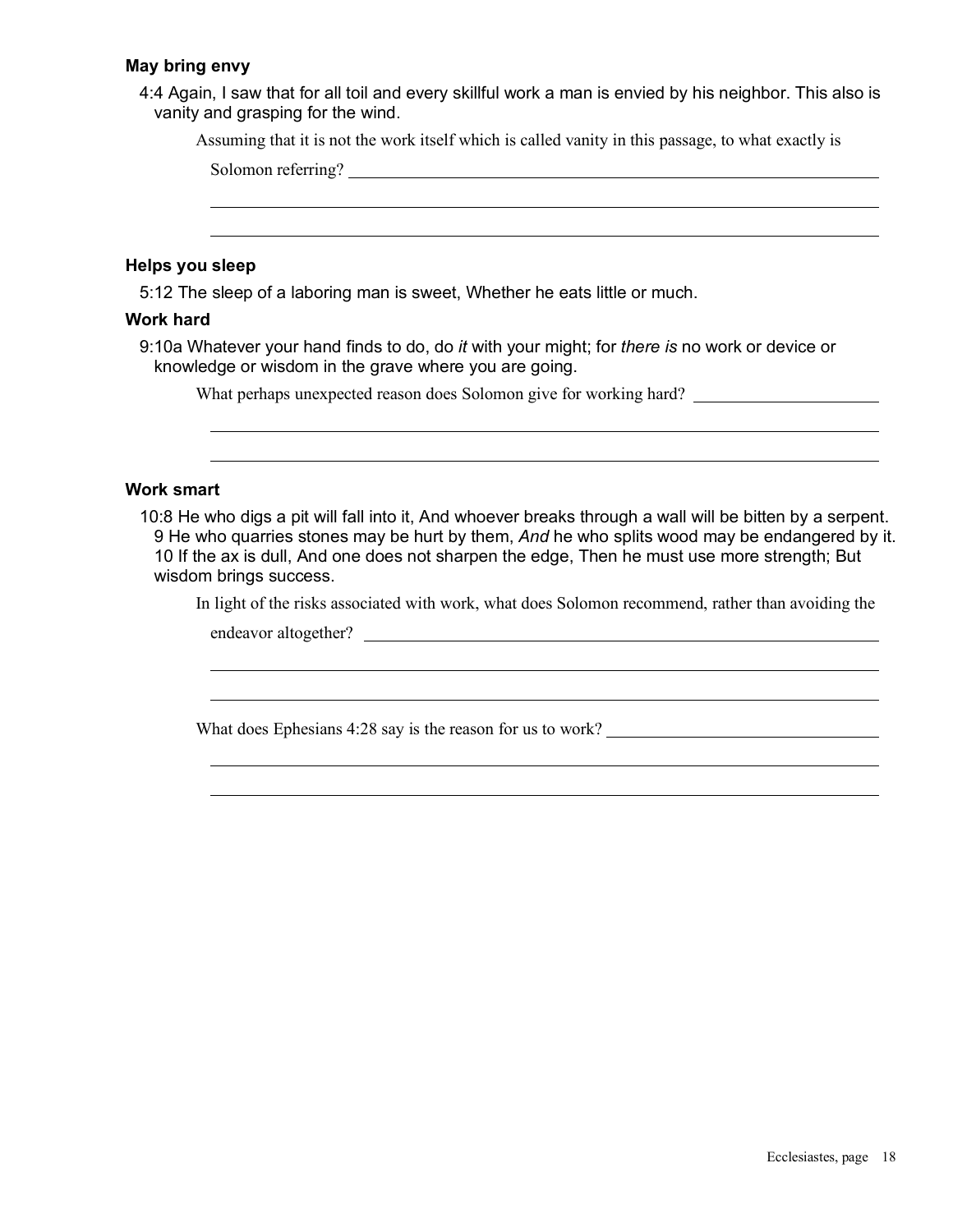### Money, Money, Money

Write the letters corresponding to the following truths beside the passage(s) that mention them. Each truth is seen multiple times, and some passages contain multiple truths.

- **a**. Solves everything
- **b**. Is a defense
- **c**. Is wearisome to get
- **d**. Is consumed
- **e**. Doesn't satisfy
- **f**. Causes stress/problems
- **g**. Is uncertain
- **h**. Can't pass the grave
- **i**. Is God's gift

\_\_\_\_\_ 2:17 Therefore I hated life because the work that was done under the sun *was* distressing to me, for all *is* vanity and grasping for the wind. 18 Then I hated all my labor in which I had toiled under the sun, because I must leave it to the man who will come after me. 19 And who knows whether he will be wise or a fool? Yet he will rule over all my labor in which I toiled and in which I have shown myself wise under the sun. This also *is* vanity. 20 Therefore I turned my heart and despaired of all the labor in which I had toiled under the sun. 21 For there is a man whose labor *is* with wisdom, knowledge, and skill; yet he must leave his heritage to a man who has not labored for it. This also *is* vanity and a great evil. 22 For what has man for all his labor, and for the striving of his heart with which he has toiled under the sun? 23 For all his days *are* sorrowful, and his work burdensome; even in the night his heart takes no rest. This also is vanity.

\_\_\_\_\_ 5:10 He who loves silver will not be satisfied with silver; Nor he who loves abundance, with increase. This also *is* vanity. 11 When goods increase, They increase who eat them; So what profit have the owners Except to see *them* with their eyes?

\_\_\_\_\_ 5:12 The sleep of a laboring man *is* sweet, Whether he eats little or much; But the abundance of the rich will not permit him to sleep.

\_\_\_\_\_ 5:13 There is a severe evil *which* I have seen under the sun: Riches kept for their owner to his hurt. 14 But those riches perish through misfortune; When he begets a son, *there is* nothing in his hand.

\_\_\_\_\_ 5:15 As he came from his mother's womb, naked shall he return, To go as he came; And he shall take nothing from his labor Which he may carry away in his hand. 16 And this also *is* a severe evil—Just exactly as he came, so shall he go. And what profit has he who has labored for the wind? 17 All his days he also eats in darkness, And *he has* much sorrow and sickness and anger. 18 Here is what I have seen: *It is* good and fitting *for one* to eat and drink, and to enjoy the good of all his labor in which he toils under the sun all the days of his life which God gives him; for it *is* his heritage. 19 As for every man to whom God has given riches and wealth, and given him power to eat of it, to receive his heritage and rejoice in his labor—this *is* the gift of God. 20 For he will not dwell unduly on the days of his life, because God keeps *him* busy with the joy of his heart.

\_\_\_\_\_ 4:5 The fool folds his hands And consumes his own flesh. 6 Better a handful *with* quietness Than both hands full, *together with* toil and grasping for the wind.

\_\_\_\_\_ 4:7 Then I returned, and I saw vanity under the sun: 8 There is one alone, without companion: He has neither son nor brother. Yet *there is* no end to all his labors, Nor is his eye satisfied with riches. *But he never asks,* "For whom do I toil and deprive myself of good?" This also *is* vanity and a grave misfortune.

\_\_\_\_\_ 6:1 There is an evil which I have seen under the sun, and it *is* common among men: 2 A man to whom God has given riches and wealth and honor, so that he lacks nothing for himself of all he desires; yet God does not give him power to eat of it, but a foreigner consumes it. This *is* vanity, and it *is* an evil affliction.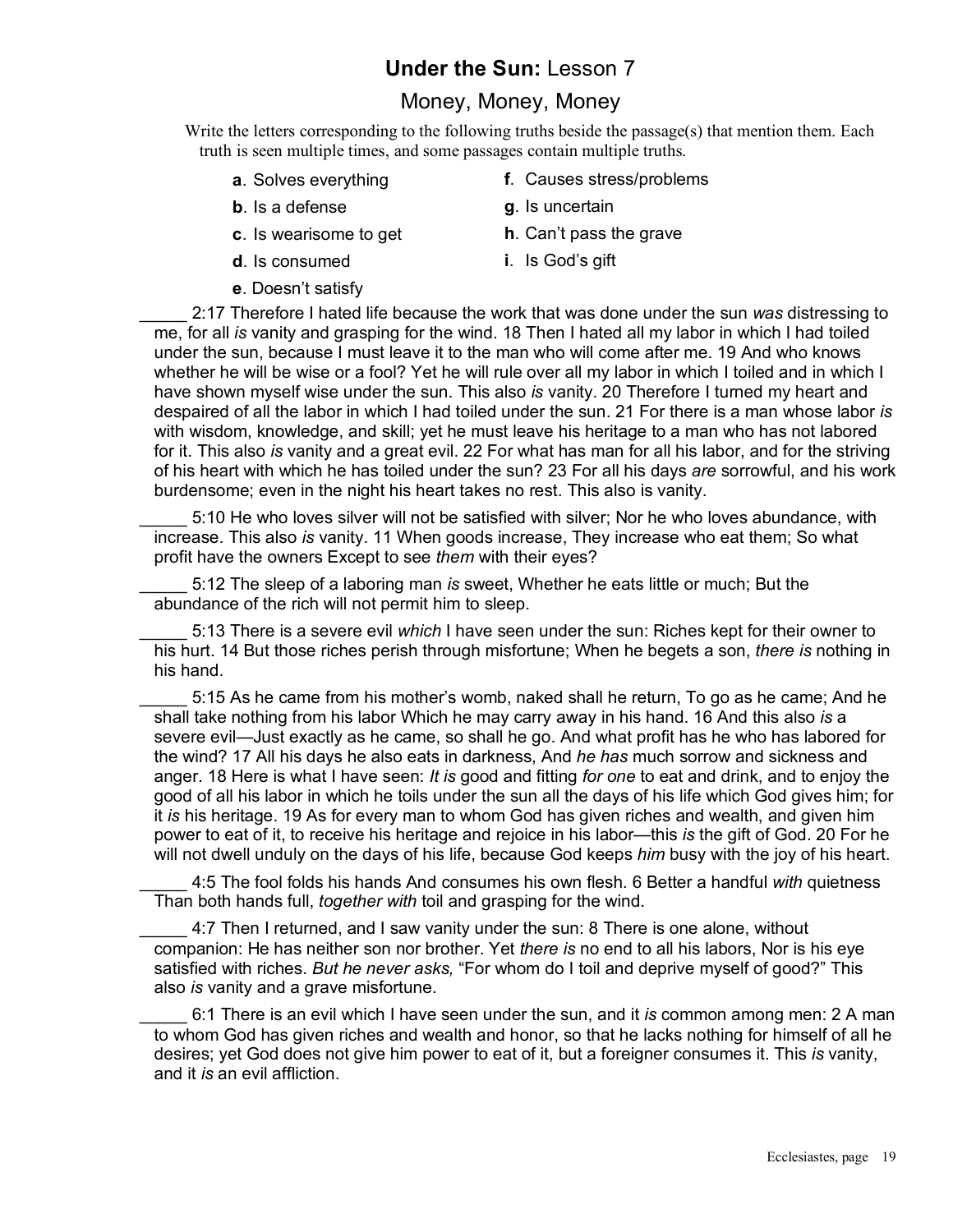- **a**. Solves everything
- **b**. Is a defense

**f**. Causes stress/problems

**h**. Can't pass the grave

- **g**. Is uncertain
- **c**. Is wearisome to get
- **d**. Is consumed

**i**. Is God's gift

- **e**. Doesn't satisfy
- \_\_\_\_\_ 7:12 For wisdom *is* a defense *as* money *is* a defense, But the excellence of knowledge *is that* wisdom gives life to those who have it.

\_\_\_\_\_ 7:14 In the day of prosperity be joyful, But in the day of adversity consider: Surely God has appointed the one as well as the other, So that man can find out nothing *that will come* after him.

How can we temper our joy over getting money?

10:19 A feast is made for laughter, And wine makes merry; But money answers everything. Having read the passages, list some classes of people to whom we may end up leaving all our money.

*Note the quote: "Money is power, freedom, a cushion, the root of all evil, the sum of blessings." – Carl Sandburg*

*Note the better quote:* "<sup>6</sup> Now godliness with contentment is great gain. <sup>7</sup> For we brought nothing into this world, and it is certain we can carry nothing out. 8 And having food and clothing, with these we shall be content. <sup>9</sup> But those who desire to be rich fall into temptation and a snare, and into many foolish and harmful lusts which drown men in destruction and perdition. 10 For the love of money is a root of all kinds of evil, for which some have strayed from the faith in their greediness, and pierced themselves through with many sorrows." *– Paul, 1 Timothy 6*

What is the root of all evil?

Is it wrong to be rich?

Consider the "rich young ruler" from Mark 10:17ff. What was his main error?

Consider the "rich fool" of Luke 12:16-20. What was his main error?

Identify some of the "sorrows" which greed can bring.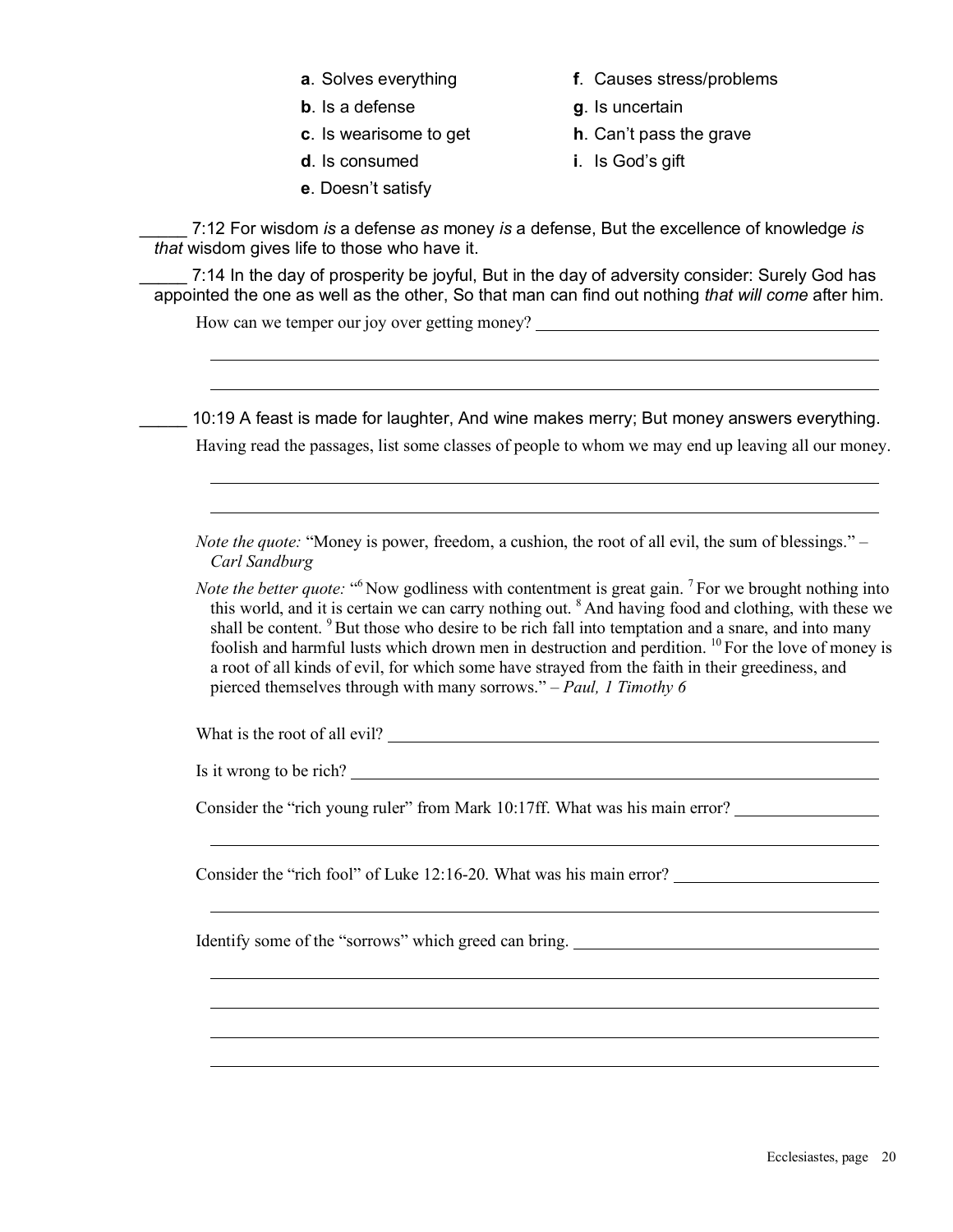### Death

*Guiding thoughts:* From the earliest human writings, we read of people's beliefs in the afterlife. In addition to references from Babylonians and Egyptians, we see the existence of mediums and spiritists in ancient Palestine – one of whom witnessed Samuel speak from beyond the grave to King Saul! (1 Samuel 28). (Their existence demonstrates people's belief in the afterlife, not necessarily their power to do what they claim to do.) God's statement to Moses, "I am the God of your father, the God of Abraham…" suggests the continuing existence of people after they die (Matthew 22:32), and David spoke of going to be with his deceased child (2 Samuel 12:23).

In Ecclesiastes, Solomon alludes to the afterlife, but does not enter into a treatise on it, because he is reasoning primarily from life under the sun where our view is very restricted.

- *Note the quote:* Oh, that You would hide me in the grave, That You would conceal me until Your wrath is past, That You would appoint me a set time, and remember me! **<sup>14</sup>** If a man dies, shall he live *again?* All the days of my hard service I will wait, Till my change comes. *– Job, Job 14:13-14*
- Write the letters corresponding to the following truths beside the passage(s) that mention them. Each truth is seen multiple times, and some passages contain multiple truths.

| a. Comes to all | e. May come suddenly |
|-----------------|----------------------|
|-----------------|----------------------|

- **b**. Comes in the same way to all **f**. We leave everything behind
- **c**. Is inescapable

**g**. The dead are forgotten

**d**. Is final

**h**. Live well while you can

\_\_\_\_\_ 2:14b I myself perceived That the same event happens to them all. 15 So I said in my heart, "As it happens to the fool, It also happens to me, And why was I then more wise?" Then I said in my heart, "This also *is* vanity." 16 For *there is* no more remembrance of the wise than of the fool forever, Since all that now *is* will be forgotten in the days to come. And how does a wise *man* die? As the fool!

\_\_\_\_\_ 2:18 Then I hated all my labor in which I had toiled under the sun, because I must leave it to the man who will come after me. … 21 For there is a man whose labor *is* with wisdom, knowledge, and skill; yet he must leave his heritage to a man who has not labored for it. This also *is* vanity and a great evil.

\_\_\_\_\_ 3:19 For what happens to the sons of men also happens to animals; one thing befalls them: as one dies, so dies the other. Surely, they all have one breath; man has no advantage over animals, for all *is* vanity. 20 All go to one place: all are from the dust, and all return to dust.

This passage teaches that *(circle one)* a) people and animals both have souls, b) neither people nor

animals have souls, c) none of the above. Support your answer.

\_\_\_\_\_ 6:3 If a man begets a hundred *children* and lives many years, so that the days of his years are many, but his soul is not satisfied with goodness, or indeed he has no burial, I say *that* a stillborn child *is* better than he—4 for it comes in vanity and departs in darkness, and its name is covered with darkness. 5 Though it has not seen the sun or known *anything,* this has more rest than that man, 6 even if he lives a thousand years twice—but has not seen goodness. Do not all go to one place?

Is this passage teaching that all people receive the same reward after death?

Support your answer.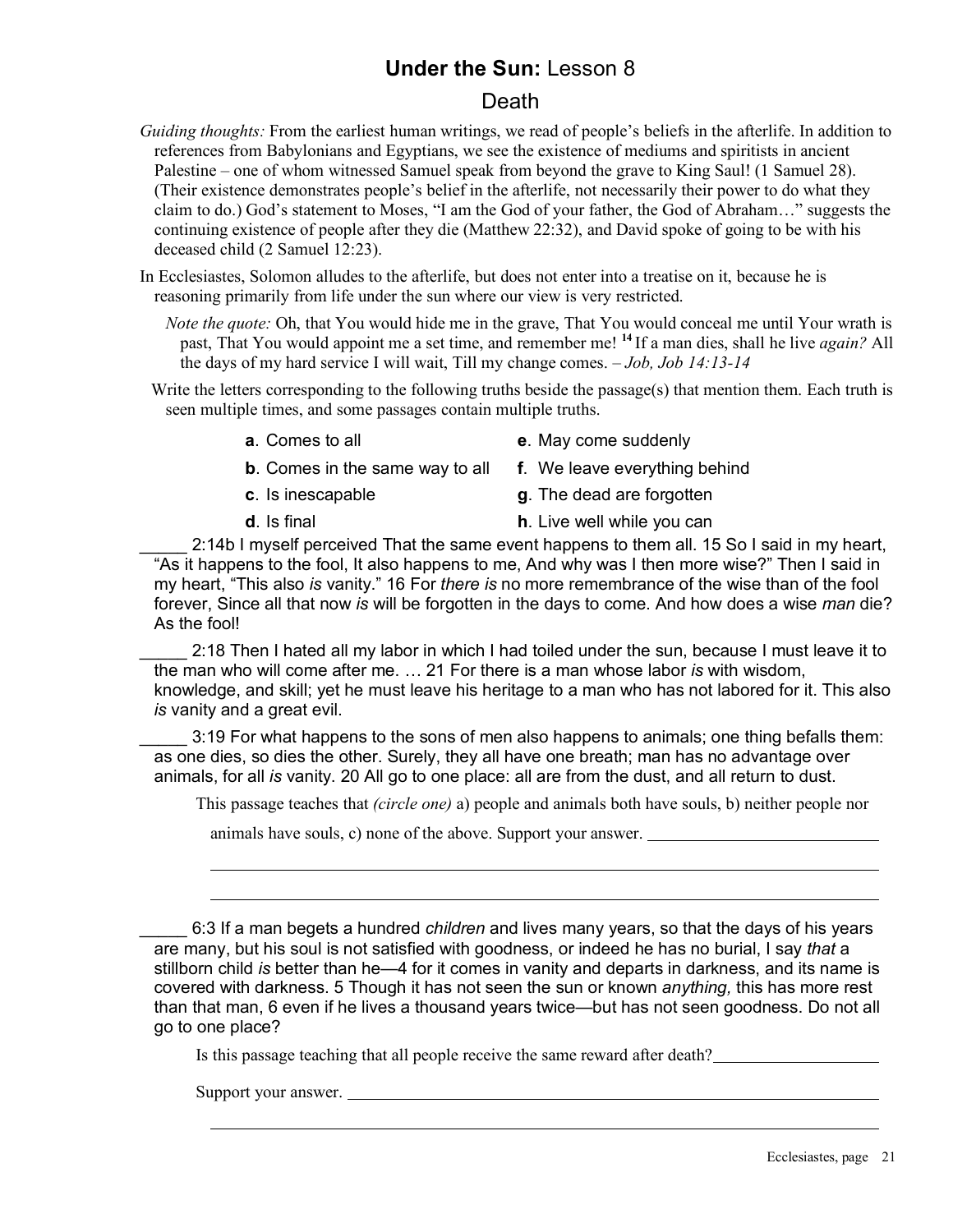- **a**. Comes to all
- **b**. Comes in the same way to all
- **c**. Is inescapable
- **f**. We leave everything behind

**e**. May come suddenly

**g**. The dead are forgotten

**d**. Is final

**h**. Live well while you can

\_\_\_\_\_ 7:15b There is a just *man* who perishes in his righteousness, And there is a wicked *man* who prolongs *life* in his wickedness.

Name a (modern) wicked person who lived to be very old.  $\overline{\phantom{a}}$ 

Name a godly person you knew who died very young.

8:8 No one has power over the spirit to retain the spirit, And no one has power in the day of death. *There is* no release from that war, and wickedness will not deliver those who are given to it.

9:1 For I considered all this in my heart, so that I could declare it all: that the righteous and the wise and their works *are* in the hand of God. People know neither love nor hatred *by* anything *they see* before them. 2 All things *come* alike to all: One event *happens* to the righteous and the wicked; To the good, the clean, and the unclean; To him who sacrifices and him who does not sacrifice. As is the good, so *is* the sinner; He who takes an oath as *he* who fears an oath.

\_\_\_\_\_ 9:3 This *is* an evil in all that is done under the sun: that one thing *happens* to all. Truly the hearts of the sons of men are full of evil; madness *is* in their hearts while they live, and after that *they go* to the dead. 4 But for him who is joined to all the living there is hope, for a living dog is better than a dead lion. 5 For the living know that they will die; But the dead know nothing, And they have no more reward, For the memory of them is forgotten. 6 Also their love, their hatred, and their envy have now perished; Nevermore will they have a share In anything done under the sun.

Is this passage referring to our eternal hope? Support your answer.

9:7 Go, eat your bread with joy, And drink your wine with a merry heart; For God has already accepted your works. 8 Let your garments always be white, And let your head lack no oil. 9 Live joyfully with the wife whom you love all the days of your vain life which He has given you under the sun, all your days of vanity; for that *is* your portion in life, and in the labor which you perform under the sun. 10 Whatever your hand finds to do, do *it* with your might; for *there is* no work or device or knowledge or wisdom in the grave where you are going.

*Note the quote:* "I must work the works of Him who sent Me while it is day; the night is coming when no one can work." *– Jesus, John 9:4*

\_\_\_\_\_ 9:11 I returned and saw under the sun that—The race *is* not to the swift, Nor the battle to the strong, Nor bread to the wise, Nor riches to men of understanding, Nor favor to men of skill; But time and chance happen to them all. 12 For man also does not know his time: Like fish taken in a cruel net, Like birds caught in a snare, So the sons of men *are* snared in an evil time, When it falls suddenly upon them.

Having read the passages, list some of the "all" to whom death comes.

*Note the quote:* "Life isn't fair, it's just fairer than death, that's all." *― William Goldman, The Princess Bride*

From 2 Corinthians 4:16 – 5:7 describe death as viewed from *beyond* the sun.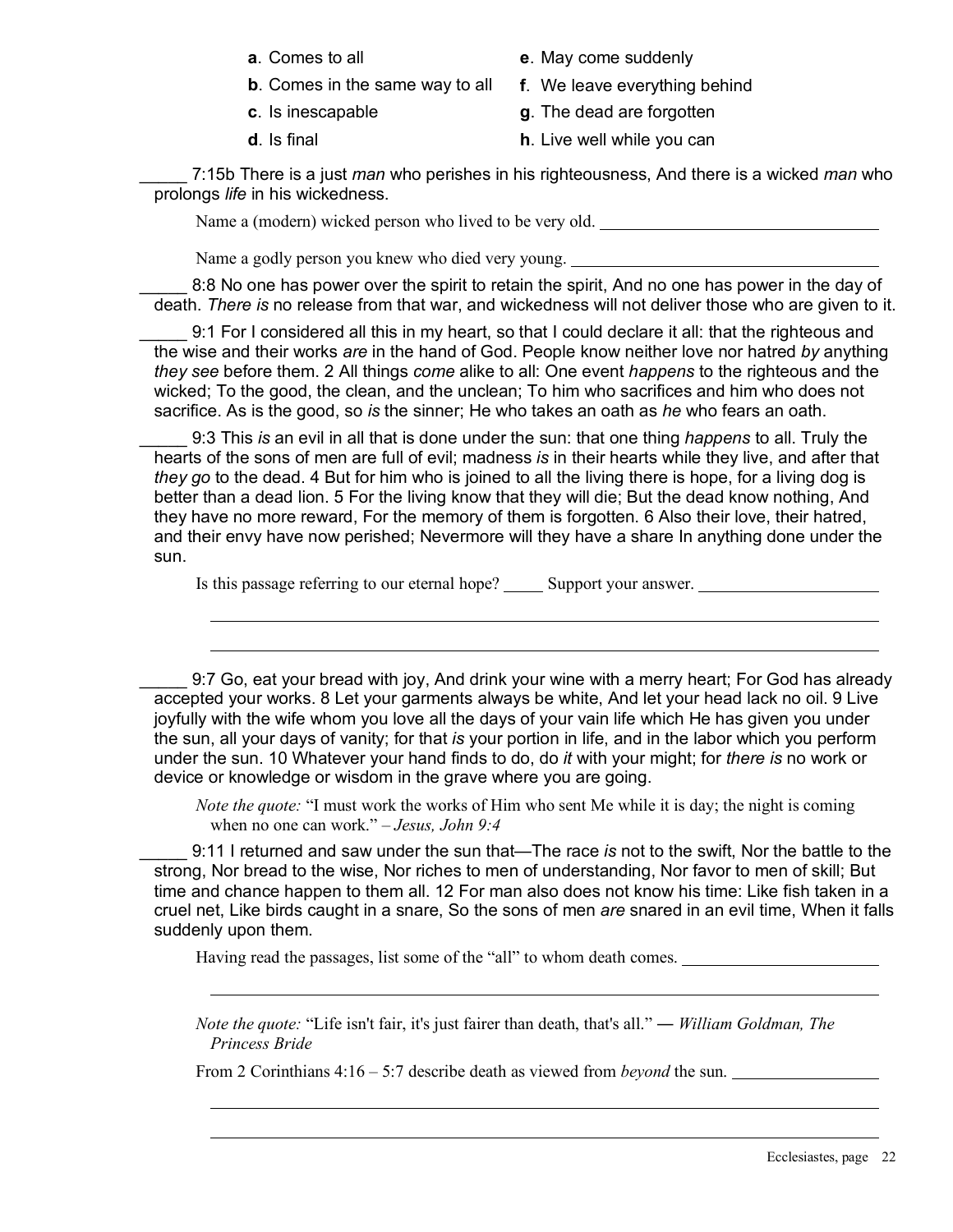## **Beyond the Sun:** Lesson 9

### God's Ways

*Note the quote:* "For My thoughts are not your thoughts, Nor are your ways My ways," says the Lord. <sup>9</sup> "For as the heavens are higher than the earth, So are My ways higher than your ways, And My thoughts than your thoughts." *– Isaiah 55:8-9*

*Note the quote:* Oh, the depth of the riches both of the wisdom and knowledge of God! How unsearchable are His judgments and His ways past finding out! *– Romans 11:33*

### **Truths from Ecclesiastes**

Write the letters corresponding to the following truths beside the passage(s) that mention them. Each truth is seen multiple times, and some passages contain multiple truths.

**e**. Life is a test **f**. Everything has a place **g**. His knowledge **h**. His testing **a**. His judgment **b**. Unchangeable **c**. Beyond discovery **d**. Done so we might fear

\_\_\_\_\_ 3:1 To everything *there is* a season, A time for every purpose under heaven: 2 A time to be born, And a time to die; A time to plant, And a time to pluck *what is* planted; 3 A time to kill, And a time to heal; A time to break down, And a time to build up; 4 A time to weep, And a time to laugh; A time to mourn, And a time to dance; 5 A time to cast away stones, And a time to gather stones; A time to embrace, And a time to refrain from embracing; 6 A time to gain, And a time to lose; A time to keep, And a time to throw away; 7 A time to tear, And a time to sew; A time to keep silence, And a time to speak; 8 A time to love, And a time to hate; A time of war, And a time of peace.

\_\_\_\_\_ 3:9 What profit has the worker from that in which he labors? 10 I have seen the God-given task with which the sons of men are to be occupied. 11 He has made everything beautiful in its time. Also He has put eternity in their hearts, except that no one can find out the work that God does from beginning to end.

\_\_\_\_\_ 3:12 I know that nothing *is* better for them than to rejoice, and to do good in their lives, 13 and also that every man should eat and drink and enjoy the good of all his labor—it *is* the gift of God. 14 I know that whatever God does, It shall be forever. Nothing can be added to it, And nothing taken from it. God does *it,* that men should fear before Him.

\_\_\_\_\_ 3:15 That which is has already been, And what is to be has already been; And God requires an account of what is past. 16 Moreover I saw under the sun: *In* the place of judgment, Wickedness *was* there; And *in* the place of righteousness, Iniquity *was* there. 17 I said in my heart, "God shall judge the righteous and the wicked, For *there is* a time there for every purpose and for every work."

\_\_\_\_\_ 3:18 I said in my heart, "Concerning the condition of the sons of men, God tests them, that they may see that they themselves are *like* animals." 19 For what happens to the sons of men also happens to animals; one thing befalls them: as one dies, so dies the other. Surely, they all have one breath; man has no advantage over animals, for all *is* vanity. 20 All go to one place: all are from the dust, and all return to dust. 21 Who knows the spirit of the sons of men, which goes upward, and the spirit of the animal, which goes down to the earth? 22 So I perceived that nothing *is* better than that a man should rejoice in his own works, for that *is* his heritage. For who can bring him to see what will happen after him?

\_\_\_\_\_ 1:15 What is crooked cannot be made straight, And what is lacking cannot be numbered.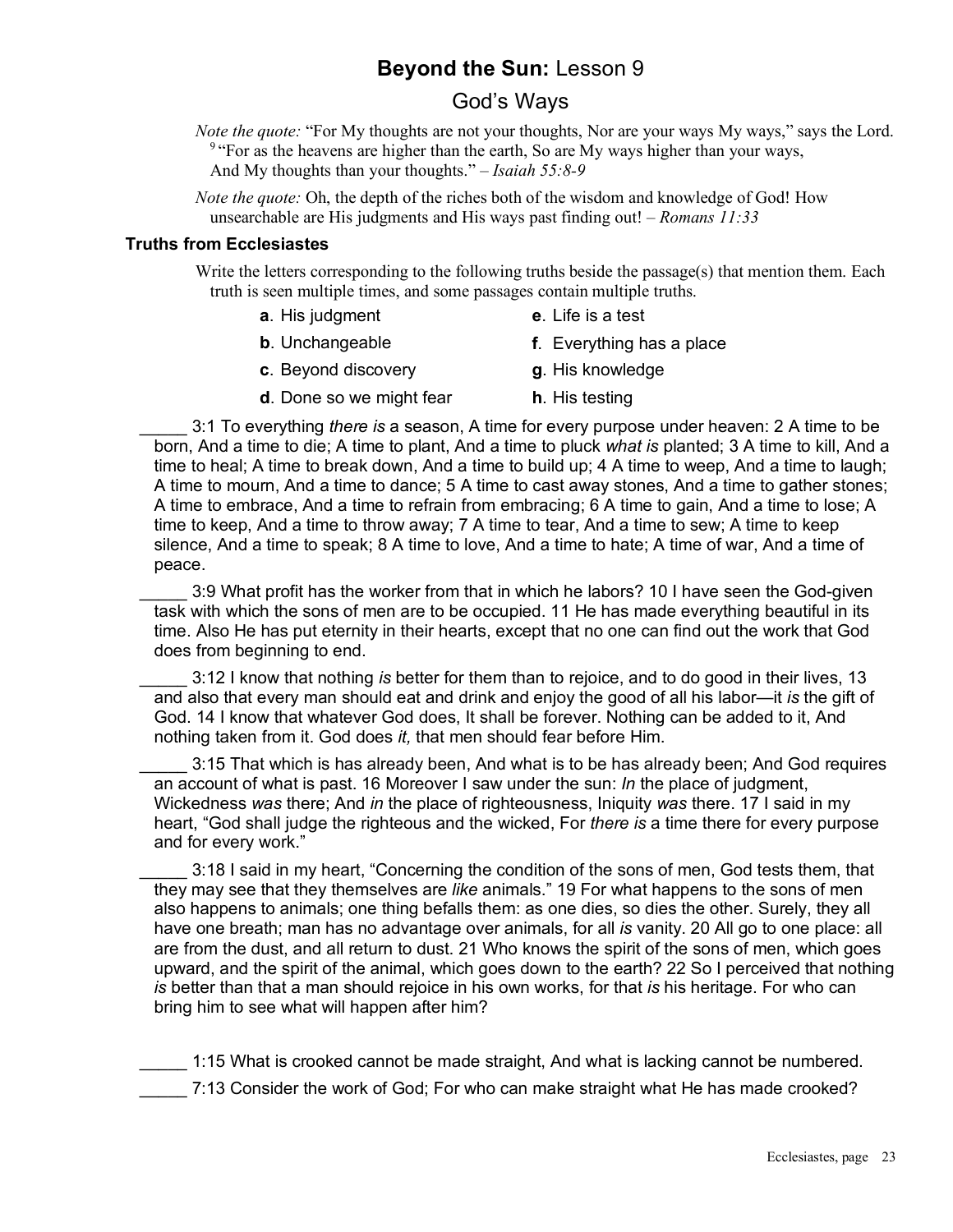**a**. His judgment

**c**. Beyond discovery

**e**. Life is a test

**f**. Everything has a place

- **b**. Unchangeable
- **g**. His knowledge
- **h**. His testing **d**. Done so we might fear

8:6 Because for every matter there is a time and judgment, Though the misery of man increases greatly. 7 For he does not know what will happen; So who can tell him when it will occur?

8:16 When I applied my heart to know wisdom and to see the business that is done on earth, even though one sees no sleep day or night, 17 then I saw all the work of God, that a man cannot find out the work that is done under the sun. For though a man labors to discover *it,* yet he will not find *it;* moreover, though a wise *man* attempts to know *it,* he will not be able to find *it*.

\_\_\_\_\_ 11**:**5 As you do not know what *is* the way of the wind, *Or* how the bones *grow* in the womb of her who is with child, So you do not know the works of God who makes everything.

### **Truths from other passages**

Look at the context of the following passages and tell what are the perhaps surprising, divine aspects of God's ways under consideration:

Isaiah 55:8-9

Romans 11:33

Romans 11:22 "Consider the goodness and severity of God"

Romans 3:26 "That He might be just and the justifier of the one who has faith in Jesus."

Ephesians 3:3 "He made known to me the mystery."

1 Peter 1:12 "Things which angels desire to look into."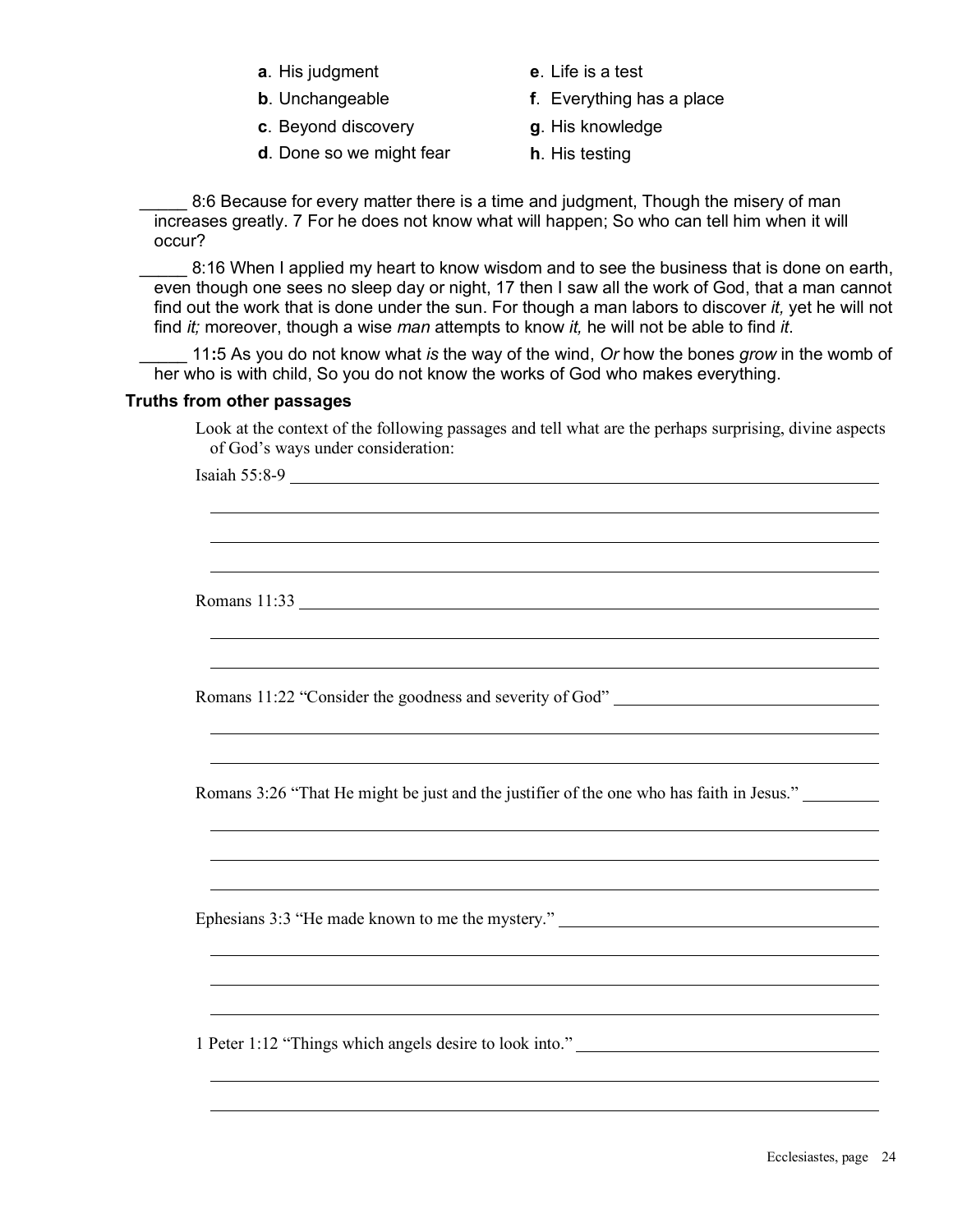## **Beyond the Sun:** Lesson 10

### God's Gifts

*Guiding thoughts:* Every person in every culture shares many common experiences: family, health, work, things to use and accumulate, and even a desire to worship. Solomon addresses these things from a viewpoint that sometimes borrows from "beyond the sun" and speaks to the advantage that a godly person has when reflecting on his experiences.

#### **Simple pleasures**

5:19 As for every man to whom God has given riches and wealth, and given him power to eat of it, to receive his heritage and rejoice in his labor—this *is* the gift of God. 20 For he will not dwell unduly on the days of his life, because God keeps *him* busy with the joy of his heart.

List the blessings mentioned in this passage.

### **Special pleasures**

9:9 Live joyfully with the wife whom you love all the days of your vain life which He has given you under the sun, all your days of vanity; for that *is* your portion in life, and in the labor which you perform under the sun. 10 Whatever your hand finds to do, do *it* with your might; for *there is* no work or device or knowledge or wisdom in the grave where you are going.

What significance might there be to the repeated mention in verse 9 of the vanity of our lives?

4:7 Then I returned, and I saw vanity under the sun: 8 There is one alone, without companion: He has neither son nor brother. Yet *there is* no end to all his labors, Nor is his eye satisfied with riches. *But he never asks,* "For whom do I toil and deprive myself of good?" This also *is* vanity and a grave misfortune. 9 Two *are* better than one, Because they have a good reward for their labor. 10 For if they fall, one will lift up his companion. But woe to him *who is* alone when he falls, For *he has* no one to help him up. 11 Again, if two lie down together, they will keep warm; But how can one be warm *alone*? 12 Though one may be overpowered by another, two can withstand him. And a threefold cord is not quickly broken.

| What other gifts do some get to enjoy? |  |
|----------------------------------------|--|
|                                        |  |

How do all these gifts help us?

#### **Perspective**

2:25 For who can eat, or who can have enjoyment, more than I? 26 For *God* gives wisdom and knowledge and joy to a man who *is* good in His sight; but to the sinner He gives the work of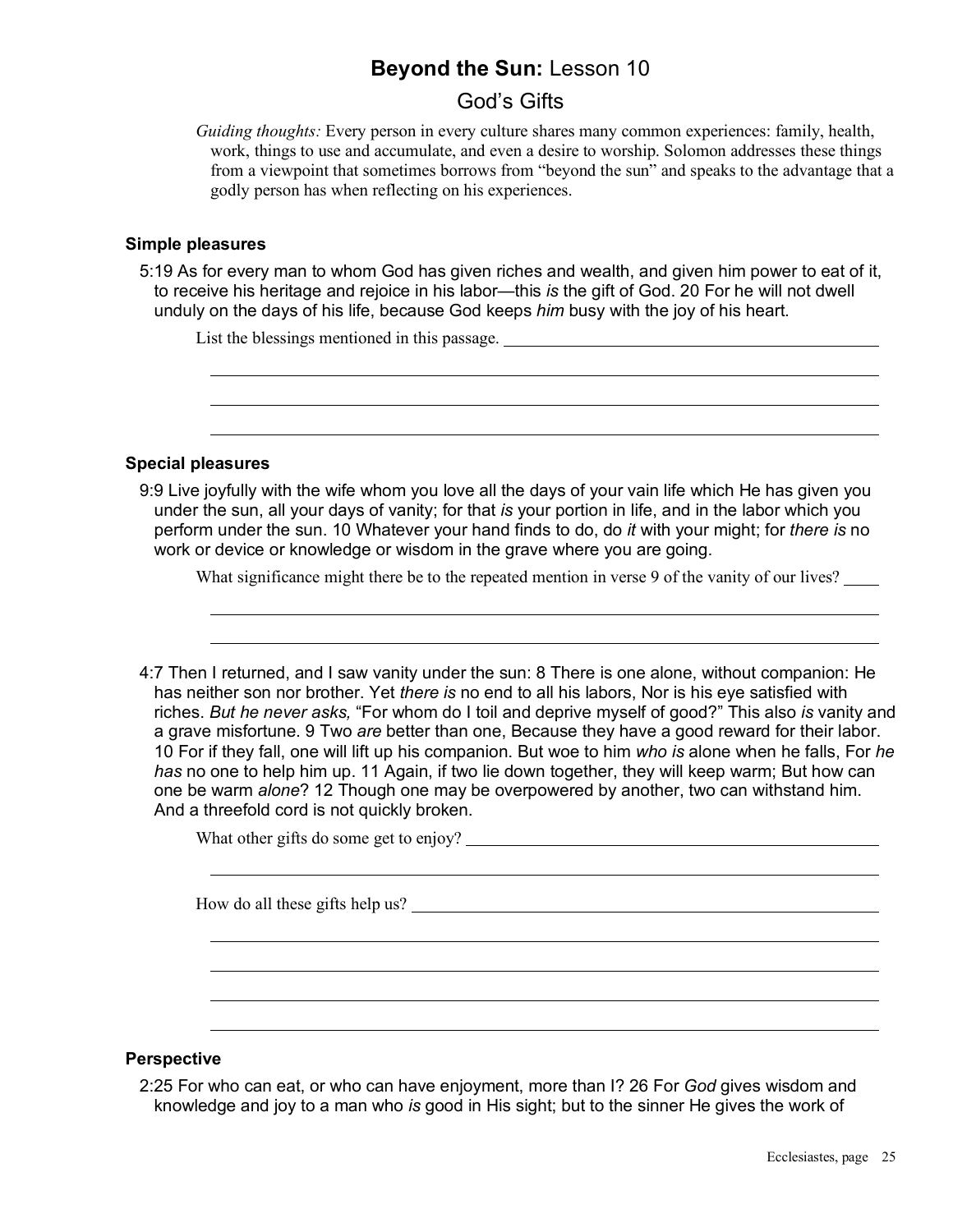gathering and collecting, that he may give to *him who is* good before God. This also *is* vanity and grasping for the wind.

Describe the Christian's perspective from Romans 6:11.

3:10 I have seen the God-given task with which the sons of men are to be occupied. 11 He has made everything beautiful in its time. Also He has put eternity in their hearts, except that no one can find out the work that God does from beginning to end. 12 I know that nothing *is* better for them than to rejoice, and to do good in their lives, 13 and also that every man should eat and drink and enjoy the good of all his labor—it *is* the gift of God.

List additional blessings mentioned in these passages.

List some additional blessings of God in your life.

Tell what effect(s) reflecting on them has.

*Note the quote:* When upon life's billows you are tempest-tossed; when you are discouraged thinking all is lost; count your many blessings …. Do not be discouraged, God is over all; Count your many blessings, angels will attend, Help and comfort give you to your journey's end. Count your blessings, name them one by one; Count your blessings, see what God hath done; … And it will surprise you what the Lord hath done. *– Count Your Blessings*

*Find the quote* that says, "Every good gift and every perfect gift is from above, and comes down from the Father of lights, with whom there is no variation or shadow of turning."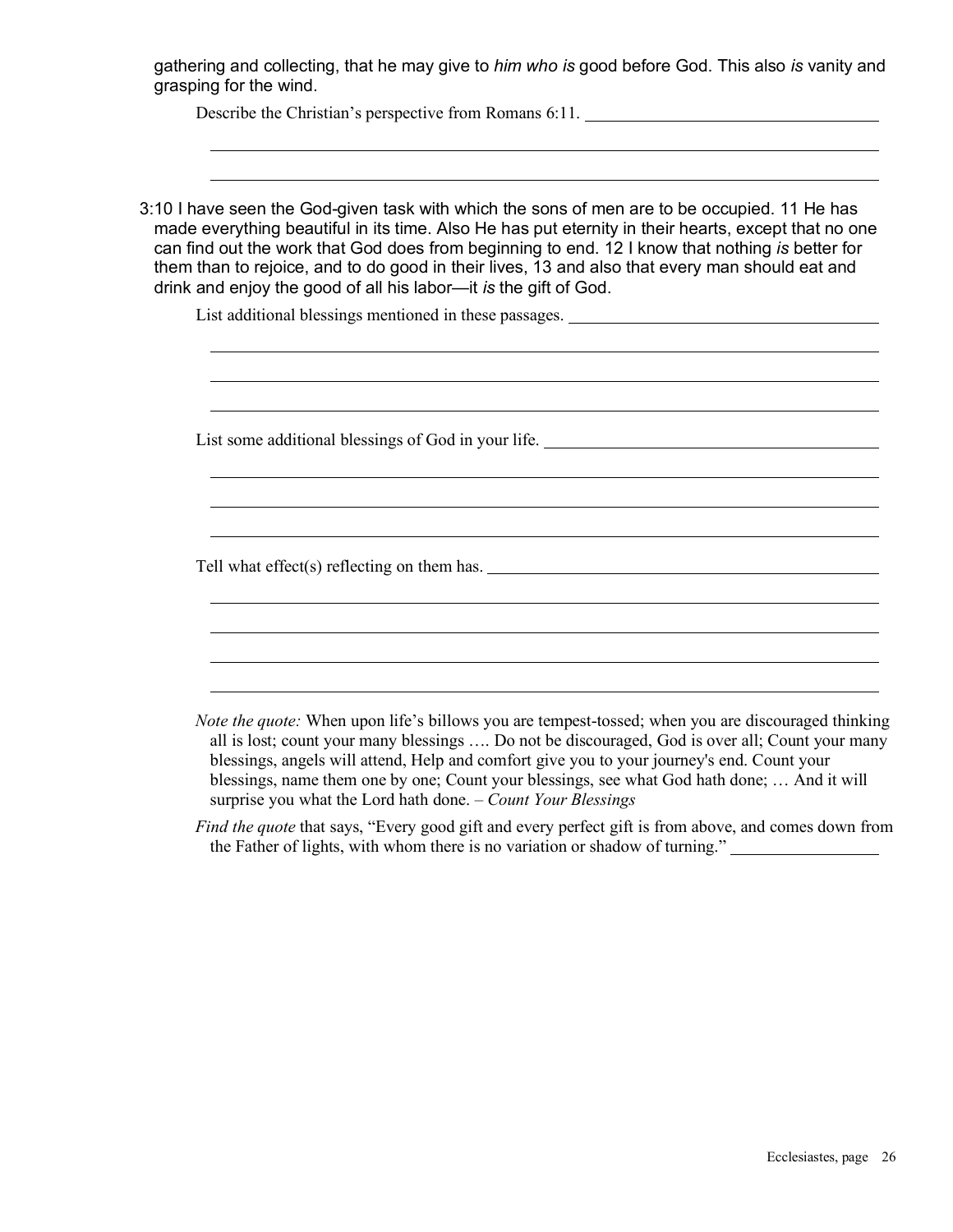## **Beyond the Sun:** Lesson 11

### Faithful for a Lifetime

- *Guiding thoughts:* A person can start seeking and serving God at any point in his or her life (e.g., the parable of the workers in the vineyard, Matthew 20:1-16), and we have examples to that effect across the pages of Scripture. However, serving God starting early in one's life has distinct advantages. Continuing faithful for a lifetime can be difficult no matter when one starts, and both starting early and staying faithful bring their unique challenges.
- *Note the quote:* Respect the old, when you are YOUNG. Help the weak, when you are STRONG. Forgive the fault, when you are RIGHT. Because, one day in life you'll be OLD, WEAK, & WRONG. – *Anonymous*

### **Temperate youth**

11:9 Rejoice, O young man, in your youth, And let your heart cheer you in the days of your youth; Walk in the ways of your heart, And in the sight of your eyes; But know that for all these God will bring you into judgment. 10 Therefore remove sorrow from your heart, And put away evil from your flesh, For childhood and youth *are* vanity. 12:1 Remember now your Creator in the days of your youth….

Tell some commands given in this passage to young people. (Try to combine them as feasible,

| God wants us to be happy according to which verse(s) in this passage? |  |
|-----------------------------------------------------------------------|--|
| Find at least one New Testament passage that suggests the same truth. |  |

### **Faithful aging**

12:1 Remember now your Creator in the days of your youth, Before the difficult days come, And the years draw near when you say, "I have no pleasure in them": 2 While the sun and the light, The moon and the stars, Are not darkened, And the clouds do not return after the rain; 3 In the day when the keepers of the house tremble, And the strong men bow down; When the grinders cease because they are few, And those that look through the windows grow dim; 4 When the doors are shut in the streets, And the sound of grinding is low; When one rises up at the sound of a bird, And all the daughters of music are brought low; 5 Also they are afraid of height, And of terrors in the way; When the almond tree blossoms, The grasshopper is a burden, And desire fails. For man goes to his eternal home, And the mourners go about the streets. 6 *Remember your Creator* before the silver cord is loosed, Or the golden bowl is broken, Or the pitcher shattered at the fountain, Or the wheel broken at the well. 7 Then the dust will return to the earth as it was, And the spirit will return to God who gave it. 8 "Vanity of vanities," says the Preacher, "All *is* vanity."

*Note the quote:* "Getting old is not for sissies." *– Bette Davis*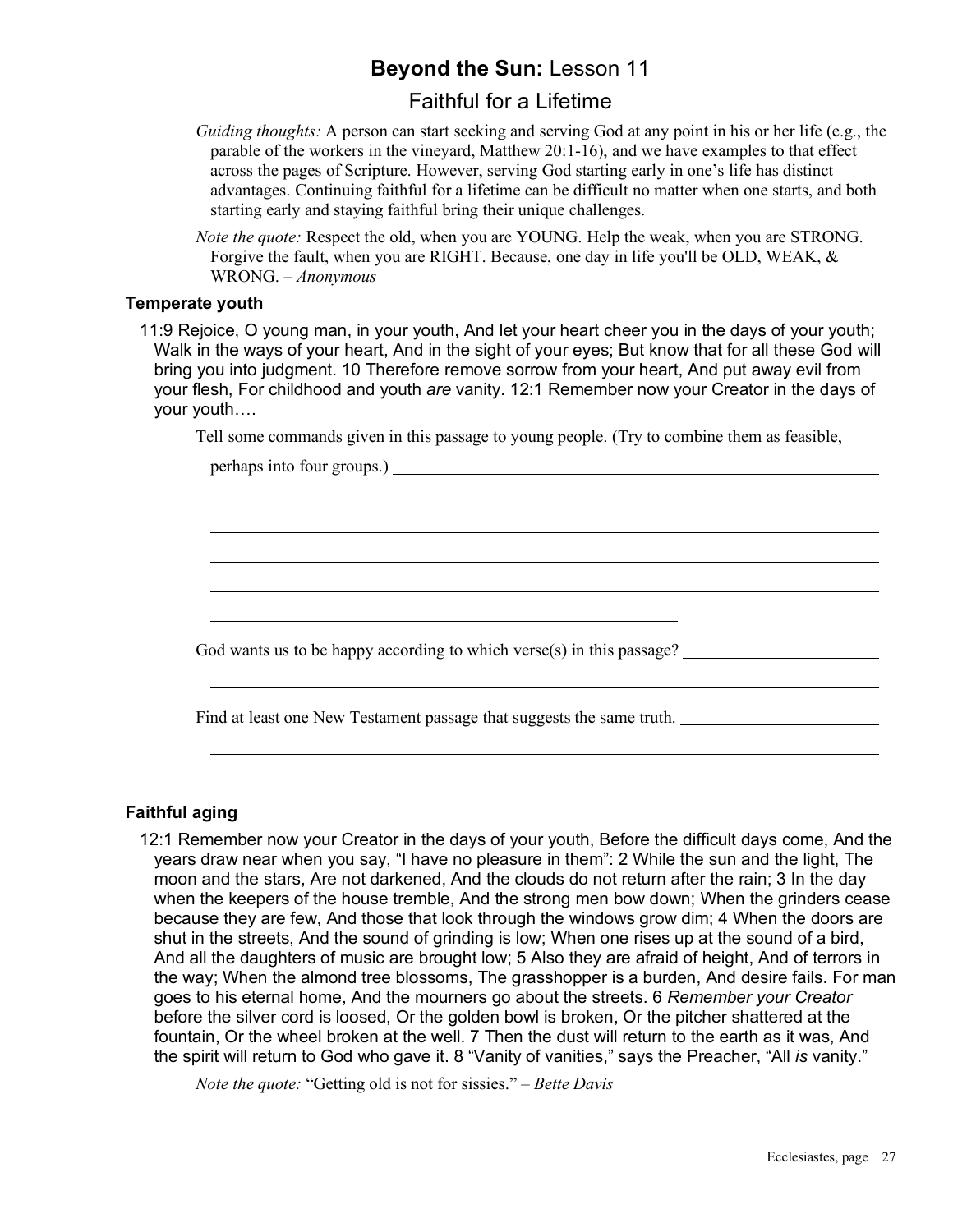Tell at least a couple of reasons from this passage that make it important to serve God from our youth.

What two things happen after we die according to this passage.

How well does this passage fit with James 2:26?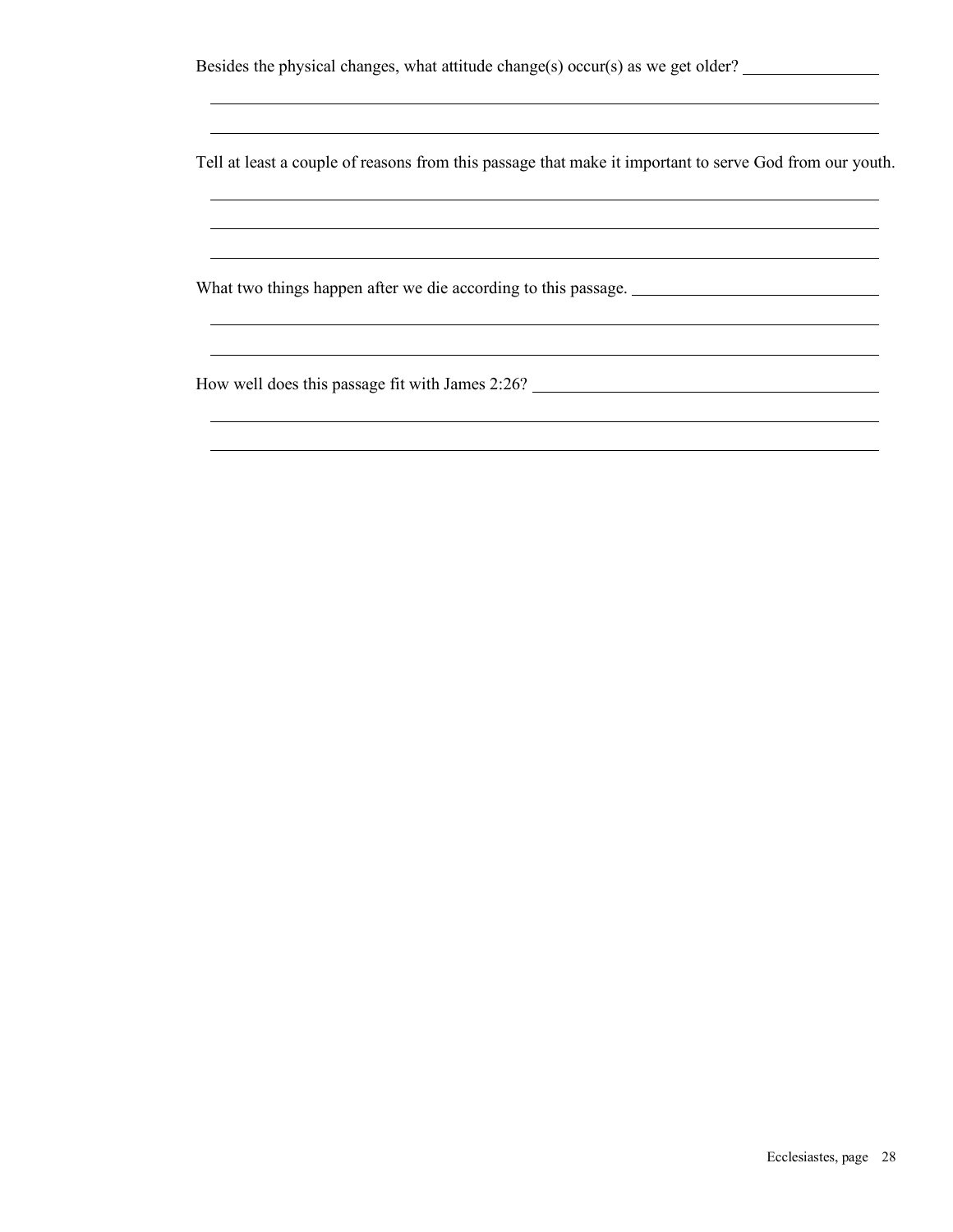## **Beyond the Sun:** Lesson 12

Preparing for an Uncertain Future

### **Our limited knowledge**

- 6:10 Whatever one is, he has been named already, For it is known that he *is* man; And he cannot contend with Him who is mightier than he. 11 Since there are many things that increase vanity, How *is* man the better? 12 For who knows what *is* good for man in life, all the days of his vain life which he passes like a shadow? Who can tell a man what will happen after him under the sun?
- 8:6 Because for every matter there is a time and judgment, Though the misery of man increases greatly. 7 For he does not know what will happen; So who can tell him when it will occur?

Tell two aspects of the future that we can't know.

10:14 A fool also multiplies words. No man knows what is to be; Who can tell him what will be after him?

Can anyone tell us our future? Comment on spiritists who claim they do so.

#### **Making preparations**

7:14 In the day of prosperity be joyful, But in the day of adversity consider: Surely God has appointed the one as well as the other, So that man can find out nothing *that will come* after him.

How did Joseph respond in Genesis 41 when God predicted days of prosperity and days of adversity?

What result did his preparations have for the nation of Egypt?

11:7 Truly the light is sweet, And *it is* pleasant for the eyes to behold the sun; 8 But if a man lives many years *And* rejoices in them all, Yet let him remember the days of darkness, For they will be many. All that is coming *is* vanity.

Is our future likely to hold any adversity? What should we do?

11:1 Cast your bread upon the waters, For you will find it after many days. 2 Give a serving to seven, and also to eight, For you do not know what evil will be on the earth.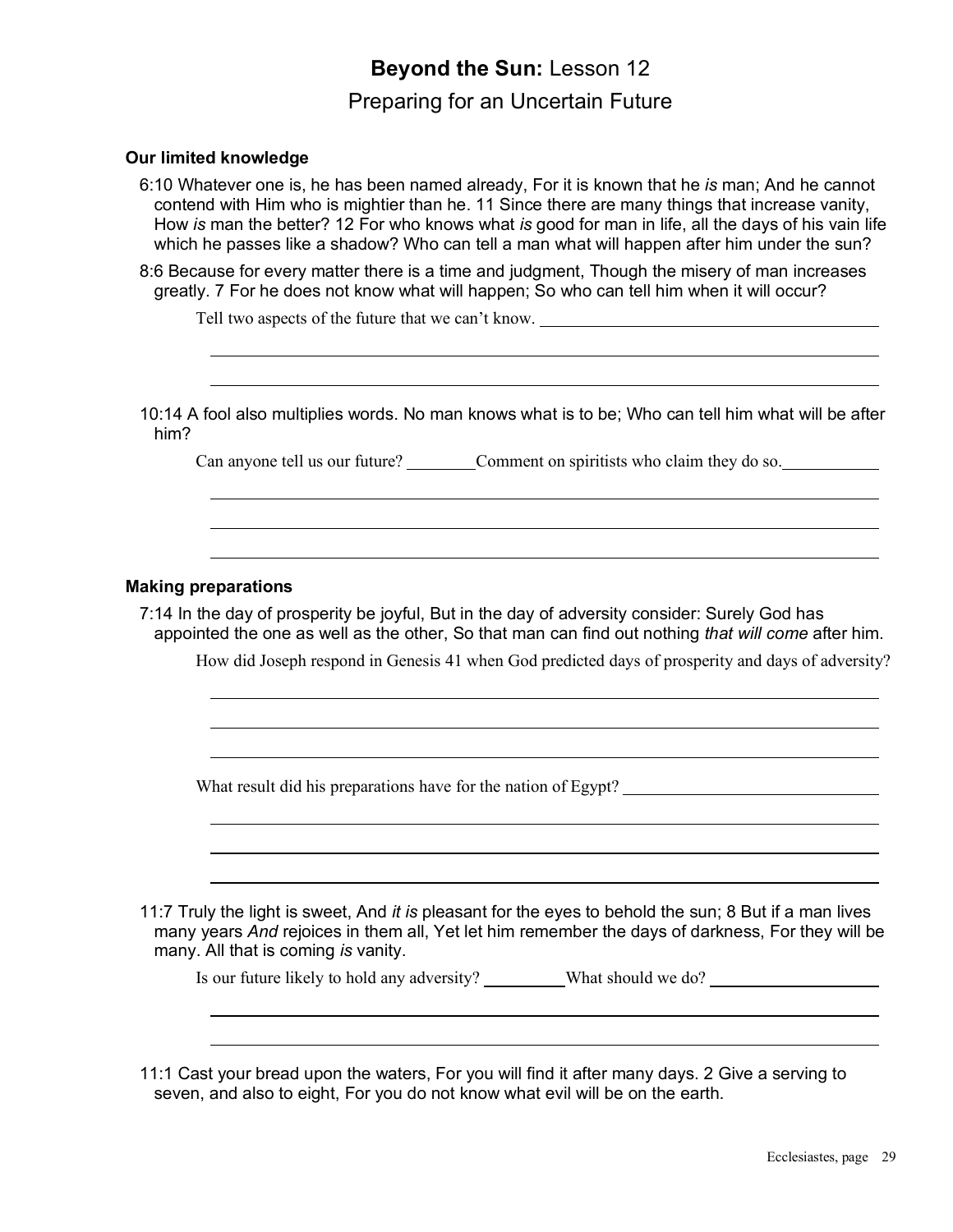| How does being generous, rather than hoarding money, help prepare for the future? |  |  |  |  |
|-----------------------------------------------------------------------------------|--|--|--|--|
|-----------------------------------------------------------------------------------|--|--|--|--|

|               | Tell another way or two (from your experience or observations) to prepare for the future that do not<br>directly involve money.                                                                                                                                                                                                                                                                                                                                                                                                                                                                                                                                                                                                                         |
|---------------|---------------------------------------------------------------------------------------------------------------------------------------------------------------------------------------------------------------------------------------------------------------------------------------------------------------------------------------------------------------------------------------------------------------------------------------------------------------------------------------------------------------------------------------------------------------------------------------------------------------------------------------------------------------------------------------------------------------------------------------------------------|
|               | <i>Note the quote:</i> "Be nice to your children. After all, they are going to choose your nursing home."<br>- Steven Wright                                                                                                                                                                                                                                                                                                                                                                                                                                                                                                                                                                                                                            |
| "Just do it." | 11:3 If the clouds are full of rain, They empty <i>themselves</i> upon the earth; And if a tree falls to the<br>south or the north, In the place where the tree falls, there it shall lie. 4 He who observes the wind<br>will not sow, And he who regards the clouds will not reap. 5 As you do not know what is the way<br>of the wind, Or how the bones grow in the womb of her who is with child, So you do not know the<br>works of God who makes everything. 6 In the morning sow your seed, And in the evening do not<br>withhold your hand; For you do not know which will prosper, Either this or that, Or whether both<br>alike will be good.<br>Why should our inability to predict the future actually motivate us, rather than paralyze us? |
|               | Thinking really long term                                                                                                                                                                                                                                                                                                                                                                                                                                                                                                                                                                                                                                                                                                                               |
|               | 3:11 He has made everything beautiful in its time. Also He has put eternity in their hearts, except<br>that no one can find out the work that God does from beginning to end.                                                                                                                                                                                                                                                                                                                                                                                                                                                                                                                                                                           |
|               | 12:5b For man goes to his eternal home, And the mourners go about the streets.                                                                                                                                                                                                                                                                                                                                                                                                                                                                                                                                                                                                                                                                          |
|               | What should be our ultimate priority?                                                                                                                                                                                                                                                                                                                                                                                                                                                                                                                                                                                                                                                                                                                   |
|               | From other passages, describe preparations we should make.                                                                                                                                                                                                                                                                                                                                                                                                                                                                                                                                                                                                                                                                                              |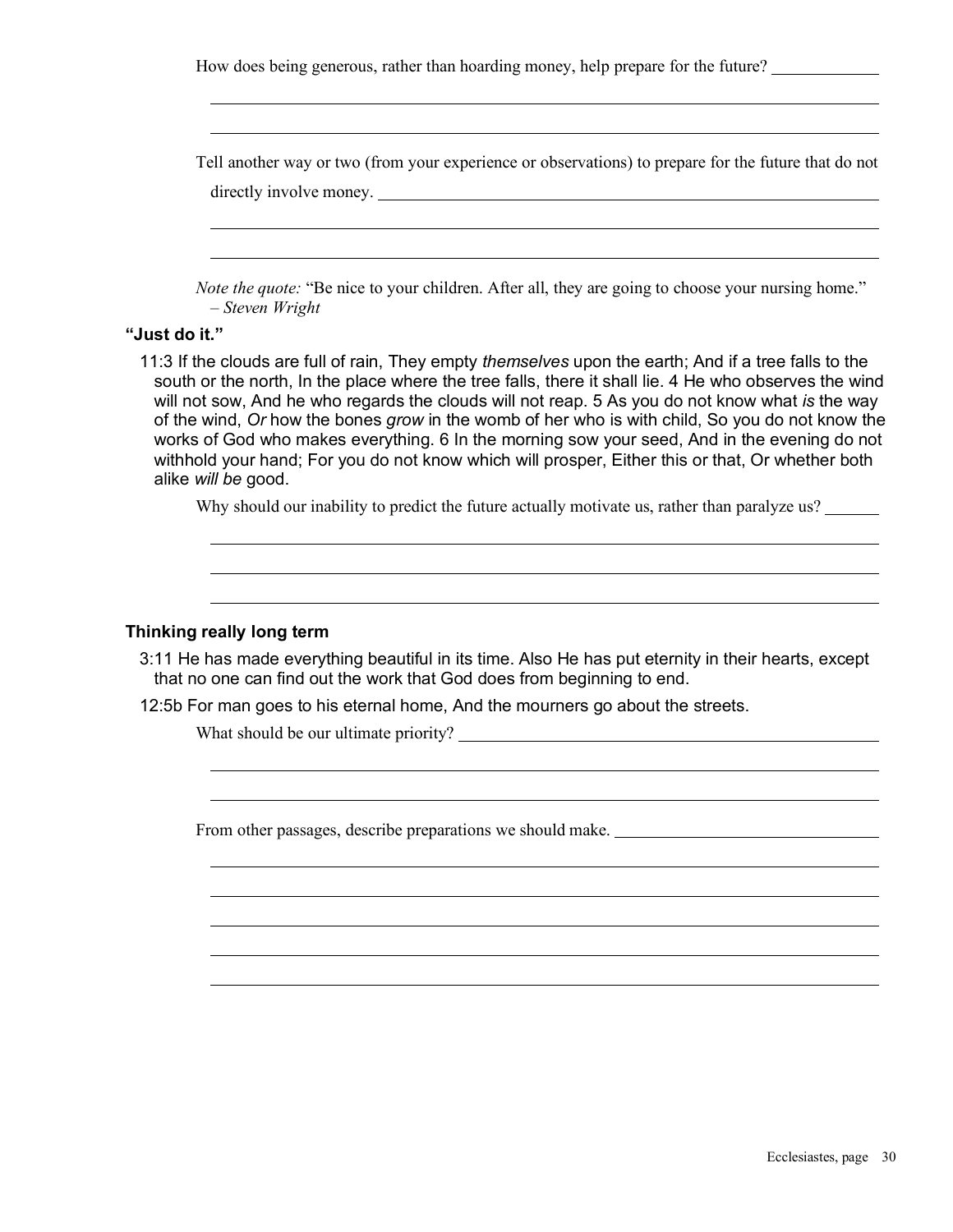## **Beyond the Sun:** Lesson 13

## Fearing God

- *Guiding thoughts:* Notice that Solomon's conclusion is *not* "All is vanity." He has highlighted the inherent frustrations and lack of lasting gain from human pursuits apart from God: Some knowledge is unattainable; some situations are unresolvable; every personal profit is temporary. But he has at the same time taught us a proper perspective toward life (even "the mundane world is 'good' if one realizes that it, too, comes from the hand of God"22) and a way to approach our various activities: appreciate the source of our blessings; enjoy life's simple pleasures; tolerate its inequities; live joyfully; prepare for judgment.
- "The mood of Ecclesiastes is one of delight, with the prospect of living and enjoying all the goods of life once man has come to fear God and keep his commandments."<sup>2</sup>

### **Avoid the ungodly; seek good companions**

- 4:7 Then I returned, and I saw vanity under the sun: 8 There is one alone, without companion: He has neither son nor brother. Yet *there is* no end to all his labors, Nor is his eye satisfied with riches. *But he never asks,* "For whom do I toil and deprive myself of good?" This also *is* vanity and a grave misfortune. 9 Two *are* better than one, Because they have a good reward for their labor. 10 For if they fall, one will lift up his companion. But woe to him *who is* alone when he falls, For *he has* no one to help him up. 11 Again, if two lie down together, they will keep warm; But how can one be warm *alone*? 12 Though one may be overpowered by another, two can withstand him. And a threefold cord is not quickly broken.
- 7:26 And I find more bitter than death The woman whose heart *is* snares and nets, Whose hands *are* fetters. He who pleases God shall escape from her, But the sinner shall be trapped by her. 27 "Here is what I have found," says the Preacher, "*Adding* one thing to the other to find out the reason, 28 Which my soul still seeks but I cannot find: One man among a thousand I have found, But a woman among all these I have not found. 29 Truly, this only I have found: That God made man upright, But they have sought out many schemes."

What are the negative consequences of getting near that kind of woman?

What is the escape?

How did this play out in Solomon's life?

Apply these teachings to the friends we choose and the people with whom we spend our time.

*Note the quote:* "Do not be deceived: 'Evil company corrupts good habits.' <sup>34</sup> Awake to righteousness, and do not sin; for some do not have the knowledge of God. I speak this to your shame." – *Paul. 1 Corinthians 15:33-34*

*Note the quote:* "Flee also youthful lusts; but pursue righteousness, faith, love, peace with those who call on the Lord out of a pure heart." *– Paul, 2 Timothy 2:22*

 $22$  Kaiser, p. 48.

<sup>23</sup> Ibid, p. 42.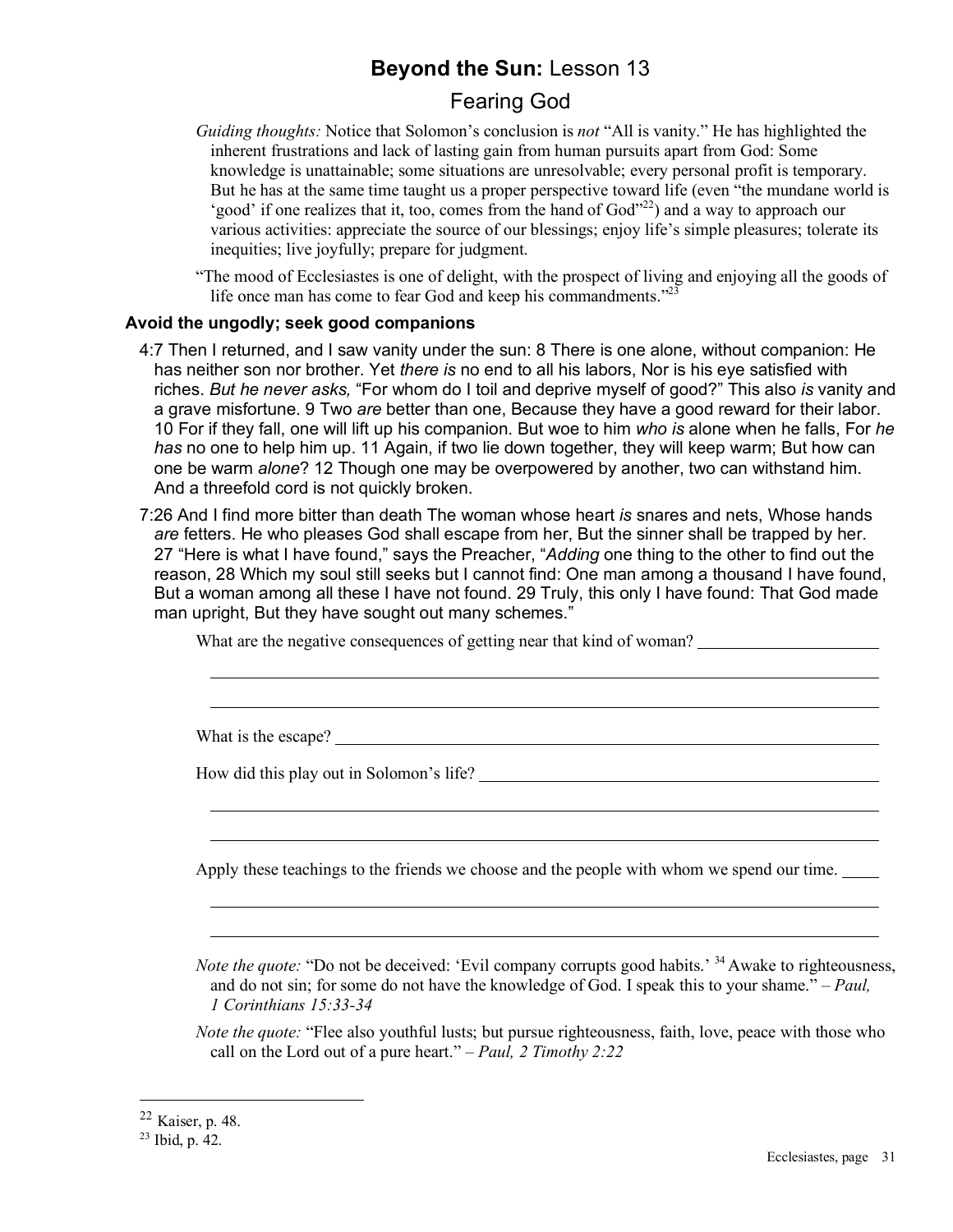#### **Worship wisely**

5:1 Walk prudently when you go to the house of God; and draw near to hear rather than to give the sacrifice of fools, for they do not know that they do evil. 2 Do not be rash with your mouth, And let not your heart utter anything hastily before God. For God *is* in heaven, and you on earth; Therefore let your words be few. 3 For a dream comes through much activity, And a fool's voice *is known* by *his* many words. 4 When you make a vow to God, do not delay to pay it; For *He has* no pleasure in fools. Pay what you have vowed— 5 Better not to vow than to vow and not pay. 6 Do not let your mouth cause your flesh to sin, nor say before the messenger *of God* that it *was* an error. Why should God be angry at your excuse and destroy the work of your hands? 7 For in the multitude of dreams and many words *there is* also vanity. But fear God.

List some principles that should underlie our worship. (Put them in positive, not negative, sentence

form. E.g., "Do this." rather than "Don't do that.")

Contrast the dreamer and the fool's voice with acceptable worship.

### **Fear God**

- 3:14 I know that whatever God does, It shall be forever. Nothing can be added to it, And nothing taken from it. God does it, that men should fear before Him.
- 7:16 Do not be overly righteous, Nor be overly wise: Why should you destroy yourself? 17 Do not be overly wicked, Nor be foolish: Why should you die before your time? 18 It is good that you grasp this, And also not remove your hand from the other; For he who fears God will escape them all.
- 8:12 Though a sinner does evil a hundred *times,* and his *days* are prolonged, yet I surely know that it will be well with those who fear God, who fear before Him. 13 But it will not be well with the wicked; nor will he prolong *his* days, *which are* as a shadow, because he does not fear before God.

From Exodus 20:20, comment on two distinct "kinds" of "fear."

Which kind(s) of fear does Solomon have in mind?

### **Beware Judgment**

3:15 That which is has already been, And what is to be has already been; And God requires an account of what is past. 16 Moreover I saw under the sun: In the place of judgment, Wickedness was there; And in the place of righteousness, Iniquity was there. 17 I said in my heart, "God shall judge the righteous and the wicked…."